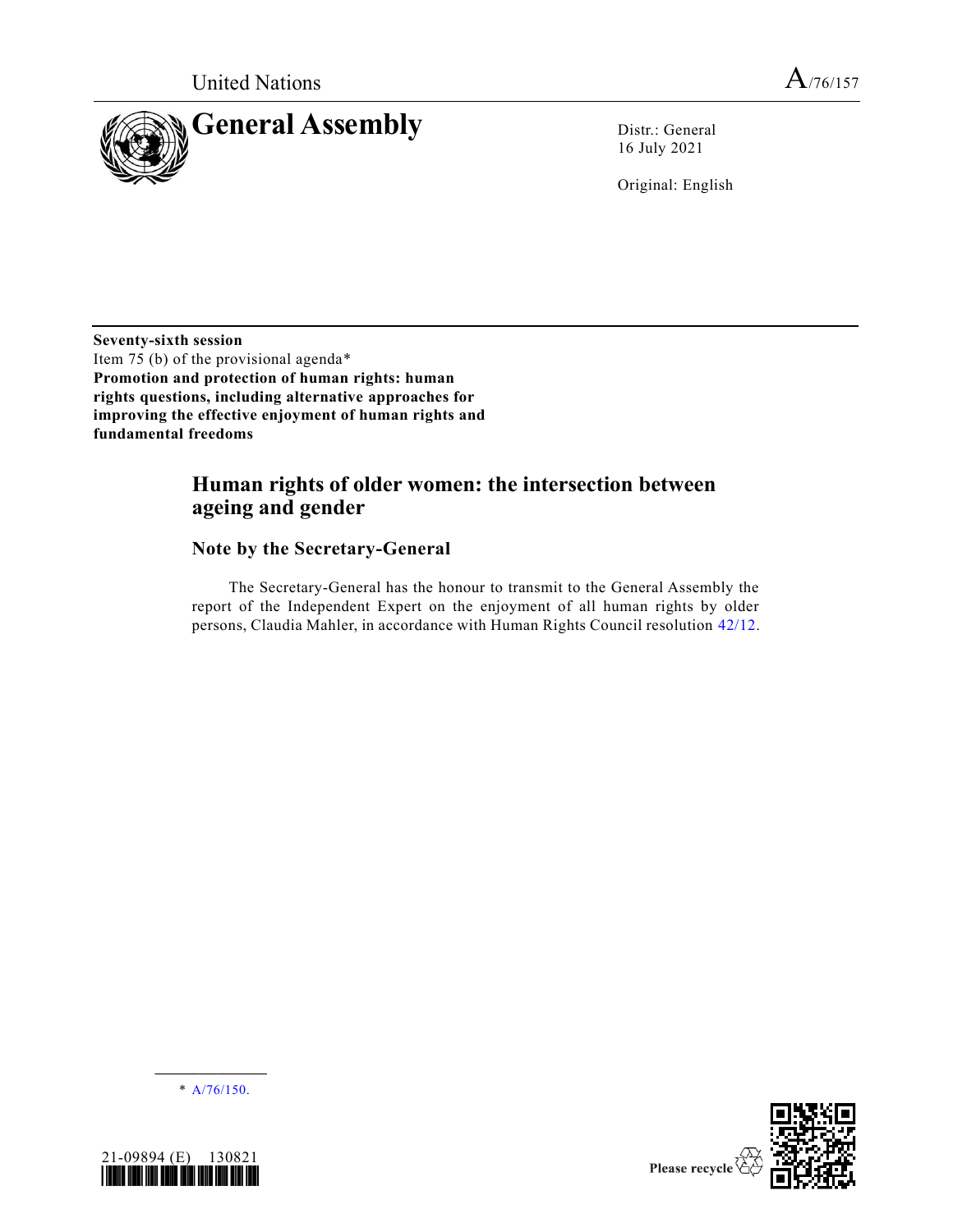# **Report of the Independent Expert on the enjoyment of all human rights by older persons, Claudia Mahler**

#### *Summary*

In the present report, the Independent Expert on the enjoyment of all human rights by older persons, Claudia Mahler, unpacks the gendered effects of ageing with a focus on the key human rights challenges and concerns of older women. The coronavirus disease (COVID-19) pandemic exacerbated gender-based discrimination and inequalities, while also putting the enjoyment of all human rights by older persons into the spotlight. Generally, less attention has been paid to the intersection between ageing and gender, although women form the majority of older persons worldwide, especially among the oldest age categories. Women do not experience ageing in the same way as men, and their situation is also considerably influenced by other intersectional factors. Their opportunities to take full advantage of increased longevity are limited by gendered disadvantages accumulated throughout the life course and compounded by ageist stereotypes and age discrimination. The report underlines the active roles and vital participation of older women in our communities and societies.

The Independent Expert sets out recommendations addressed to States in order to ensure that older women are able to exercise their human rights and live in dignity. She calls on all relevant stakeholders to place greater focus on the intersection between ageing and gender, including in data collection, research and analysis, and to give more visibility to older women in human rights frameworks and mechanisms.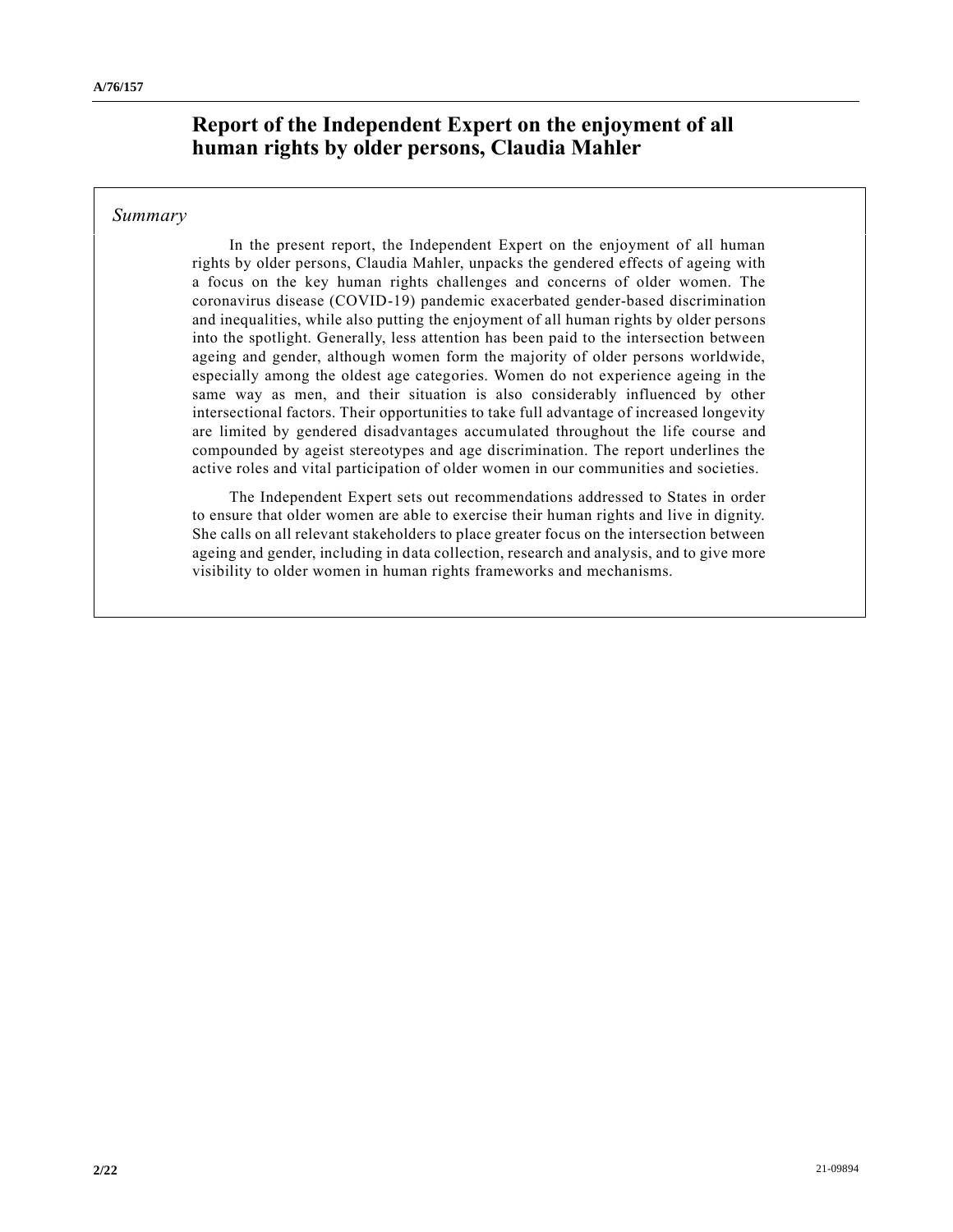# Contents

|      |                                                            |                                                       | Page           |
|------|------------------------------------------------------------|-------------------------------------------------------|----------------|
| I.   |                                                            |                                                       | $\overline{4}$ |
| П.   |                                                            |                                                       | $\overline{4}$ |
| III. | Inequalities and discrimination experienced by older women |                                                       | 6              |
|      | Α.                                                         |                                                       | 6              |
|      | <b>B.</b>                                                  |                                                       | $\overline{7}$ |
|      | C.                                                         |                                                       | 10             |
|      | D.                                                         |                                                       | 12             |
|      | Ε.                                                         |                                                       | 12             |
|      | F.                                                         |                                                       | 13             |
|      | G.                                                         |                                                       | 16             |
| IV.  |                                                            |                                                       | 17             |
|      | А.                                                         |                                                       | 17             |
|      | <b>B.</b>                                                  | Participation, contribution and agency of older women | 19             |
| V.   |                                                            |                                                       | 20             |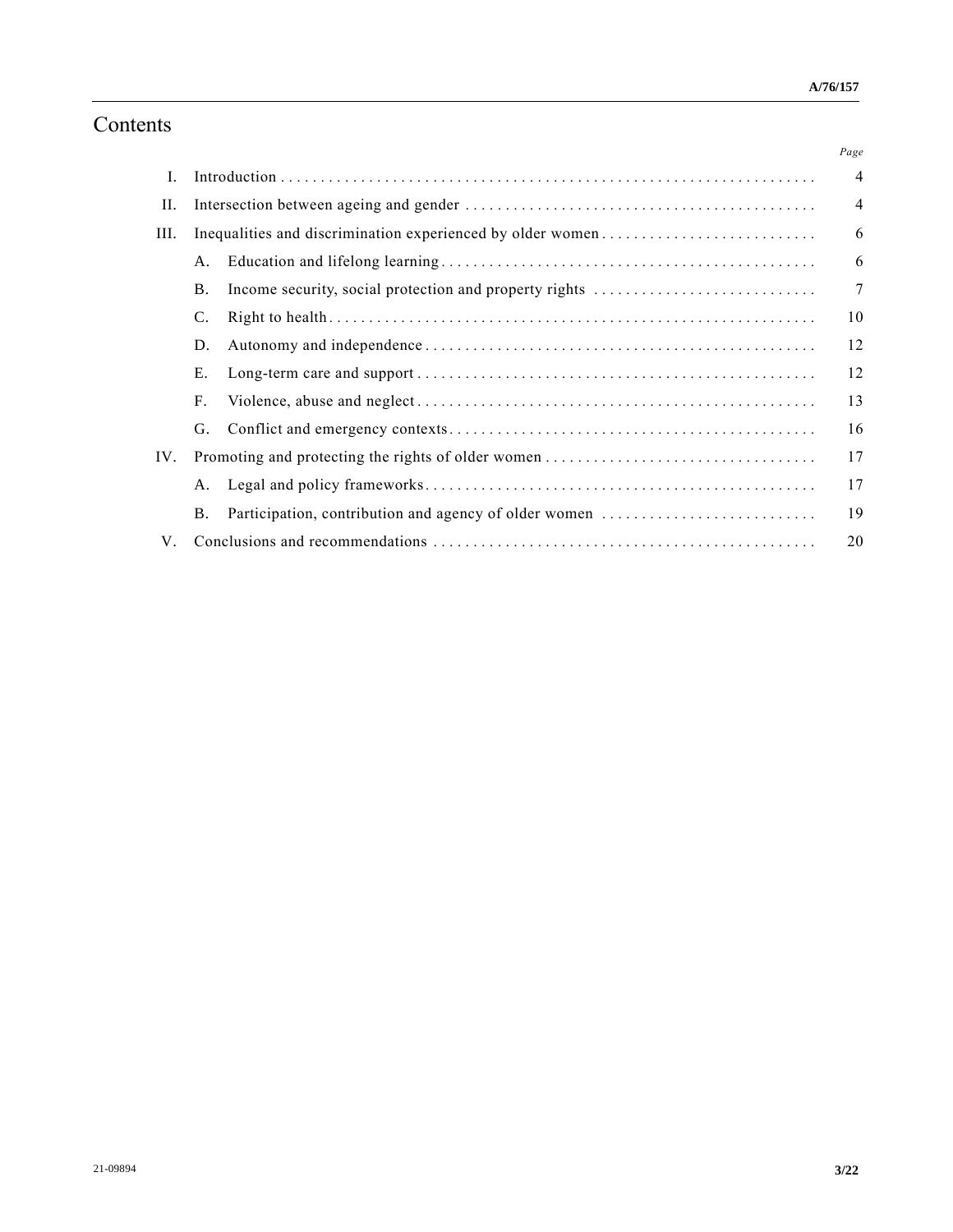# **I. Introduction**

1. The present report is the second report submitted to the General Assembly by the current Independent Expert on the enjoyment of all human rights by older persons, Claudia Mahler. Since her first report [\(A/75/205\)](https://undocs.org/en/A/75/205), the coronavirus disease (COVID-19) pandemic and its considerable impact on older persons worldwide have continued to frame most of her activities under the mandate.

2. In line with her mandate, the Independent Expert participated in the eleventh session of the Open-ended Working Group on Ageing, during which she contributed to the high-level panel discussion on COVID-19 and the substantive session on the right to work. An overview of the activities undertaken over the past year can be found in the most recent report to the Human Rights Council, focusing on ageism and age discrimination [\(A/HRC/48/53\)](https://undocs.org/en/A/HRC/48/53).

3. The mandate of the Independent Expert requires her to integrate a gender perspective throughout her work and to address multiple, intersecting and aggravated forms of discrimination faced by older persons. Previous thematic and country visit reports, as well as other activities, have incorporated a gender dimension and considered, for example, the human rights concerns of older women in relation to informal caregiving, social security and pension systems, social exclusion, violence and abuse, and data collection<sup>1</sup> Building on these earlier observations, the Independent Expert aims, through the present report, to stimulate reflection, debate and action to address gender inequalities and discrimination in older age through a more comprehensive analysis of the intersection between older age and gender and how it affects the enjoyment of human rights by women.

4. The report relies on previous work, extensive desk research and the submissions received from States, national human rights institutions, civil society organizations, academics and other stakeholders in response to the call for contributions issued in January 2021.<sup>2</sup> The Independent Expert is grateful to all those who contributed to the preparation of her thematic report. Where possible, the report highlights the experiences of older women from different regions, while recognizing challenges in collecting recent, accurate and comparable data and information.

# **II. Intersection between ageing and gender**

5. The global population is rapidly ageing, and in 2050 one in six people is expected to be over the age of 65. Women comprise the majority of older persons, as they tend to live longer than men in all regions, especially at advanced ages. In 2019, for example, there were only 63 men for every 100 women over the age of 80. <sup>3</sup> The gendered difference in longevity means longer lives for women and additional opportunities for further contribution and social participation, but also more years living alone, a higher likelihood of disability or illness and increased care needs.

6. Global ageing has led to increased attention to the need to adapt social and economic policies and to ensure that the rights of older persons are protected and fulfilled. The COVID-19 pandemic underscored existing gaps and challenges in this respect by magnifying violations of the rights of older persons. The gender dimension

<sup>1</sup> Se[e A/HRC/30/43,](https://undocs.org/en/A/HRC/30/43) para. 117[; A/HRC/39/50,](https://undocs.org/en/A/HRC/39/50) paras. 19, 53 and 59; and [A/HRC/45/14,](https://undocs.org/en/A/HRC/45/14) paras. 61 and 63.

<sup>2</sup> Submissions can be consulted at: [www.ohchr.org/EN/Issues/OlderPersons/IE/Pages/cfi-human](https://www.ohchr.org/EN/Issues/OlderPersons/IE/Pages/cfi-human-rights-of-older-women.aspx)[rights-of-older-women.aspx.](https://www.ohchr.org/EN/Issues/OlderPersons/IE/Pages/cfi-human-rights-of-older-women.aspx)

<sup>3</sup> United Nations, Department of Economic and Social Affairs, "Our world is growing older: UN DESA releases new report on ageing", 10 October 2019.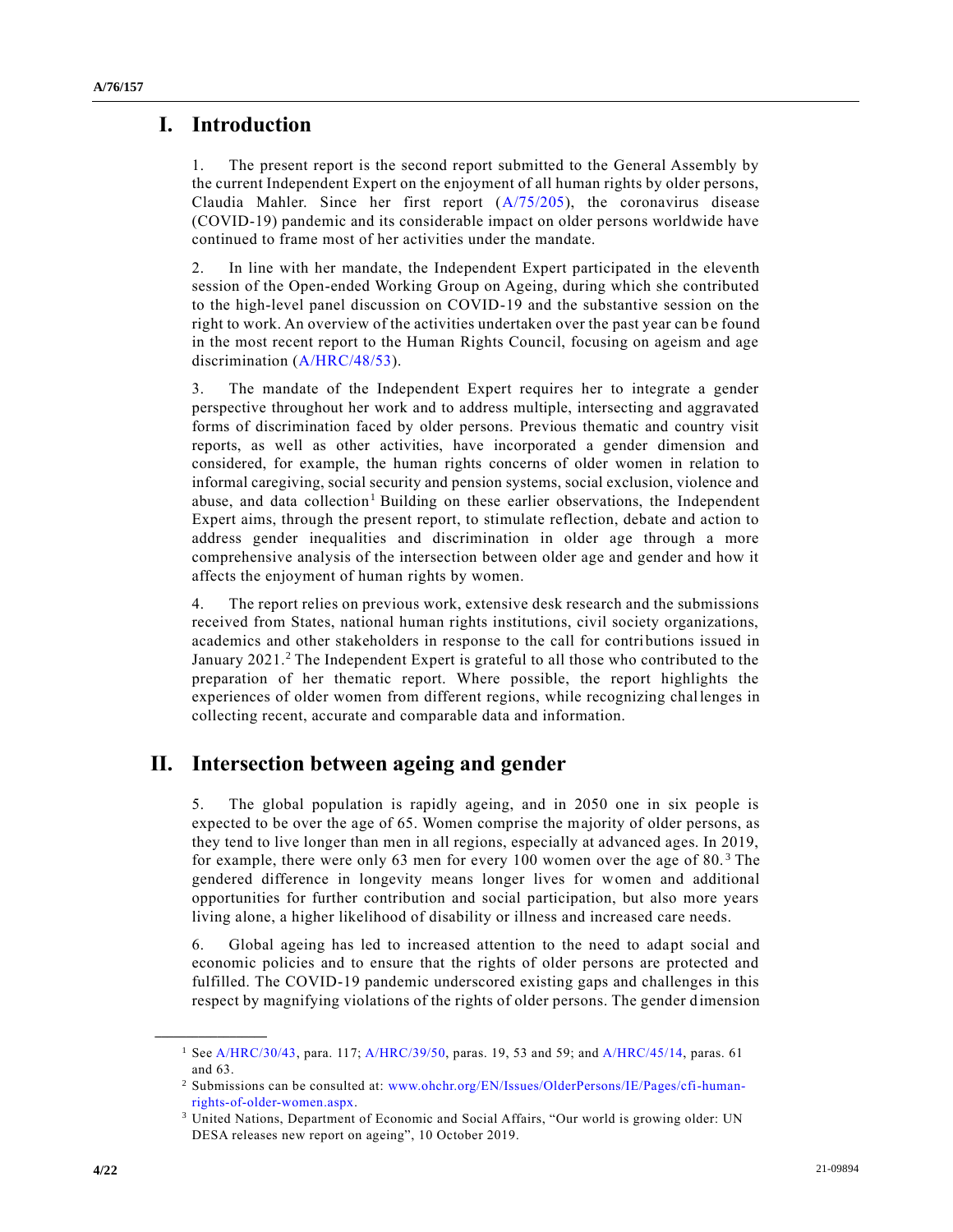of ageing, however, remains unevenly reflected in policy discussions and decision making, and many initiatives relating to older persons do not articulate genderdifferentiated concerns, needs and actions.

7. Older age is a complex concept. It carries different meanings and significance depending on the context and the purpose for which one seeks to define it. Many international studies use chronological age related to retirement and pension eligibility as a threshold for old age. At the same time, it is important to recall that the meaning of old age differs between and within countries. It is grounded in social constructs and assumptions around later life that may differ on the basis of gender.

8. Moreover, chronological and biological ageing are regularly used in surveys focused on women, such as those on gender-based violence and access to sexual and reproductive health that mostly look at women of reproductive age (defined as 15 –49 years). This suggests that women over 50 are regarded as older although their lives are undoubtedly different compared with women in the oldest age groups. Women's experiences of ageing are closely linked to the diverse economic, social and health realities in which they live. A life-course approach taking into account genderdifferentiated opportunities, resources and choices over the lifespan is therefore best suited to examine inequalities and discrimination affecting women in older age.

9. "Gender" refers here to socially constructed identities, attributes and roles of persons attached to biological differences based on sex and which often result in hierarchical relationships and unequal distribution of power.<sup>4</sup> While in many societies "gender" has been constructed around perceived differences between men and women, the Independent Expert recognizes that gender identities and expressions are wider than this binary order (see [A/HRC/47/27,](https://undocs.org/en/A/HRC/47/27) para. 16).

10. The combination of ageism and sexism has a unique and aggravating effect on discrimination and inequality (see [A/HRC/48/53\)](https://undocs.org/en/A/HRC/48/53). Stereotypical attitudes about gender do not disappear with age but are compounded with assumptions about later life, such as frailty, dependence, lack of ability and passivity.

11. Ageist attitudes disadvantage older women more than men. <sup>5</sup> Whereas older men can be seen as wise and experienced, women face greater pressure to hide physical signs of ageing considered unattractive. The menopause has historically framed women's experiences of ageing through negative associations with the loss of fertility, productivity, youth and importance. This has, for example, translated into erroneous assumptions that sexuality and sexual violence disappear with age. Other societal and cultural norms expect that older women are respected and cared for by their family, which can make it socially unacceptable to speak out and report violence, abuse and neglect. Furthermore, linking older age with passivity and resistance to change obscures the political and social engagement of older women, as illustrated by narratives about Western feminist waves in which "progressive" younger generations take over from their older predecessors. <sup>6</sup> These stereotypes stand in stark contrast to the active participation of older women in their societies and communities.

12. Older women remain largely invisible in laws and policies, with little attention dedicated to unpacking and addressing the interplay between age and gender. Some national policies and strategies on ageing contain references to gender but without clearly and practically articulating related implementation guidance and measures. Similarly, gender equality laws, policies and strategies rarely consider the situation

<sup>4</sup> *Women's Rights are Human Rights* (United Nations publication, Sales No. E.14.XIV.5), pp. 35–36.

<sup>5</sup> World Health Organization (WHO), *Global Report on Ageism* (Geneva, 2021), pp. 10–11.

<sup>6</sup> May Chazan and Melissa Baldwin, "Understanding the complexities of contemporary feminist activism: how the lives of older women activists contest the waves narrative", *Feminist Formations*, vol. 28, No. 3 (2016).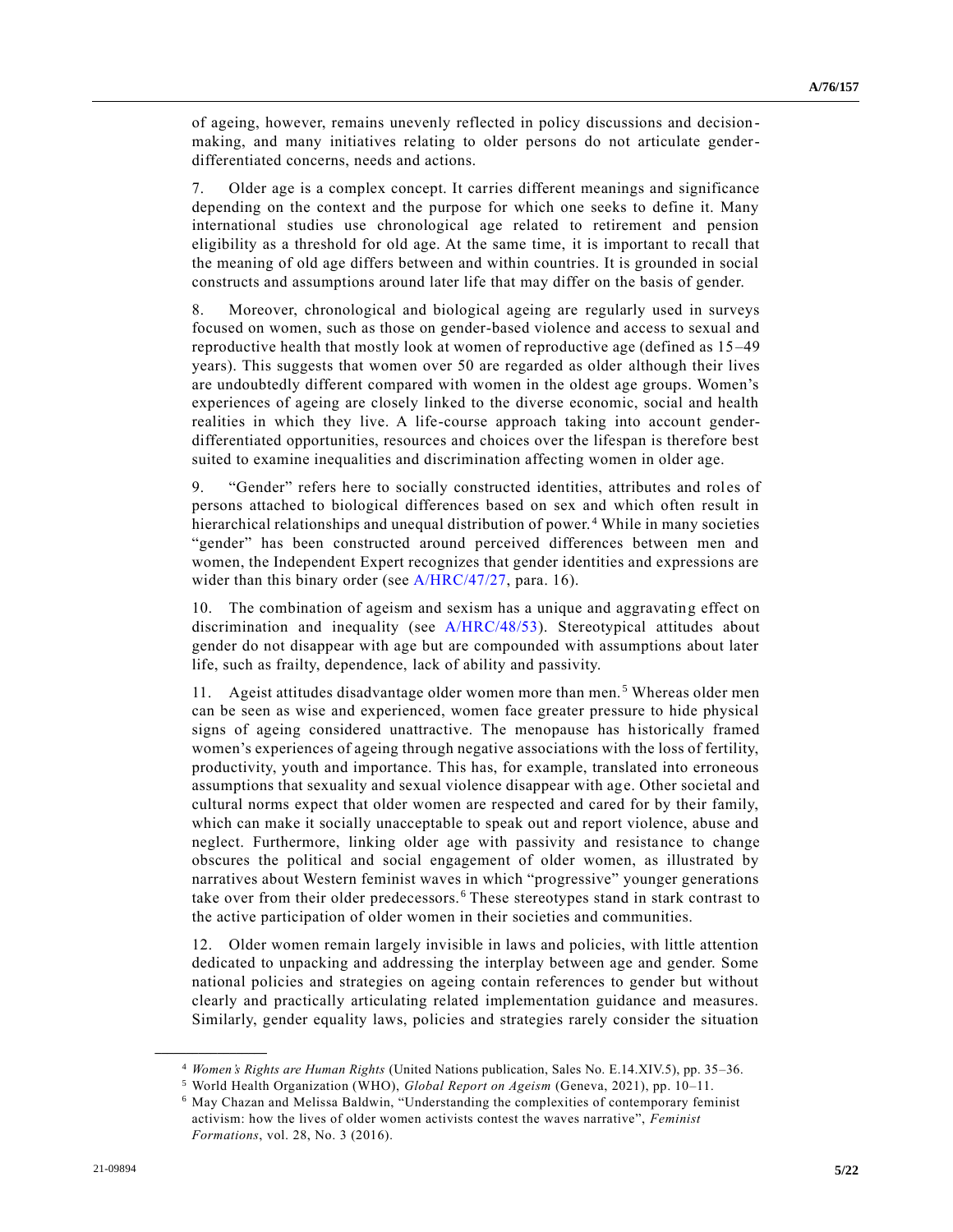of older women in significant detail, although some do outline provisions and actions focused on older women, for example in Czechia, Mexico or the Philippines. <sup>7</sup>

13. To some extent, gaps in data collection explain the lack of specific attention to the needs and concerns of older women. Information shared with the Independent Expert as well as her previous analysis (see [A/HRC/45/14\)](https://undocs.org/en/A/HRC/45/14) underline the dearth of representative and comparable data disaggregated by both sex and age across different thematic areas. This makes it challenging to identify gendered patterns of inequality and discrimination in older age and to develop evidence-based policy interventions. International studies related to women's rights regularly point to the lack of data on women over the age of 50.

14. Moreover, older women are not regularly included or consulted in the development, implementation and monitoring of relevant policies and strategies. Rather, the voice of older women is mostly carried bottom-up through civil society and associations of women or older persons, including networks of older women themselves.<sup>8</sup>

15. Finally, other intersectional factors exacerbate the risk of inequality and discrimination in later life. Numerous submissions highlighted the situation of older women who live with disabilities, are lesbian, bisexual, transgender and intersex, indigenous, of African descent, migrants or internally displaced, belong to minorities or live in rural and remote areas. Socioeconomic circumstances and family and marital status play a determinant role in the level of enjoyment of human rights, for example with older single women and widows at a higher risk of impoverishment and isolation in many regions. Context-specific analysis also reveals differentiated experiences and needs of older women, for example in detention settings.<sup>9</sup> Data and research on such specific groups are particularly scarce.

### **III. Inequalities and discrimination experienced by older women**

16. Gender inequality in older age is the result of disadvantages accumulated over the life course and further exacerbated by ageism and age discrimination. As a result, many older women are denied their rights, a situation further aggravated by the COVID-19 pandemic with its disproportionate effect on both older persons and women. It is estimated that the impact of the pandemic increased the gender gap by a generation.<sup>10</sup> This means that women will continue to reach older age in a disadvantaged position unless structural changes are made.

### **A. Education and lifelong learning**

**\_\_\_\_\_\_\_\_\_\_\_\_\_\_\_\_\_\_**

17. Access to education, training and lifelong learning is a precondition for the enjoyment of a full range of human rights. Educational attainment and cognitive activity are important for healthy ageing and can have a preventive effect on dementia.<sup>11</sup> Nevertheless, adult learning remains a relatively low priority in national policy frameworks,<sup>12</sup> and there is little information about programmes specifically targeting older women. Efforts towards the realization of the right to education mostly

<sup>7</sup> Submissions by Czechia, Mexico and the Commission on Human Rights of the Philippines.

<sup>8</sup> Submissions by the Fiji Women's Rights Movement and the Older Women's Network, Europe.

<sup>9</sup> Submission by the Cyrus R. Vance Center for International Justice Women in Prison Network.

<sup>10</sup> World Economic Forum, *Global Gender Gap Report* (2021).

<sup>11</sup> See [www.who.int/news-room/fact-sheets/detail/dementia.](https://www.who.int/news-room/fact-sheets/detail/dementia)

<sup>&</sup>lt;sup>12</sup> United Nations, Department of Economic and Social Affairs, "Substantive inputs on the focus area 'Education, training, life-long learning and capacity-building'", working document submitted to the tenth session of the Open-ended Working Group on Ageing, 15–18 April 2019.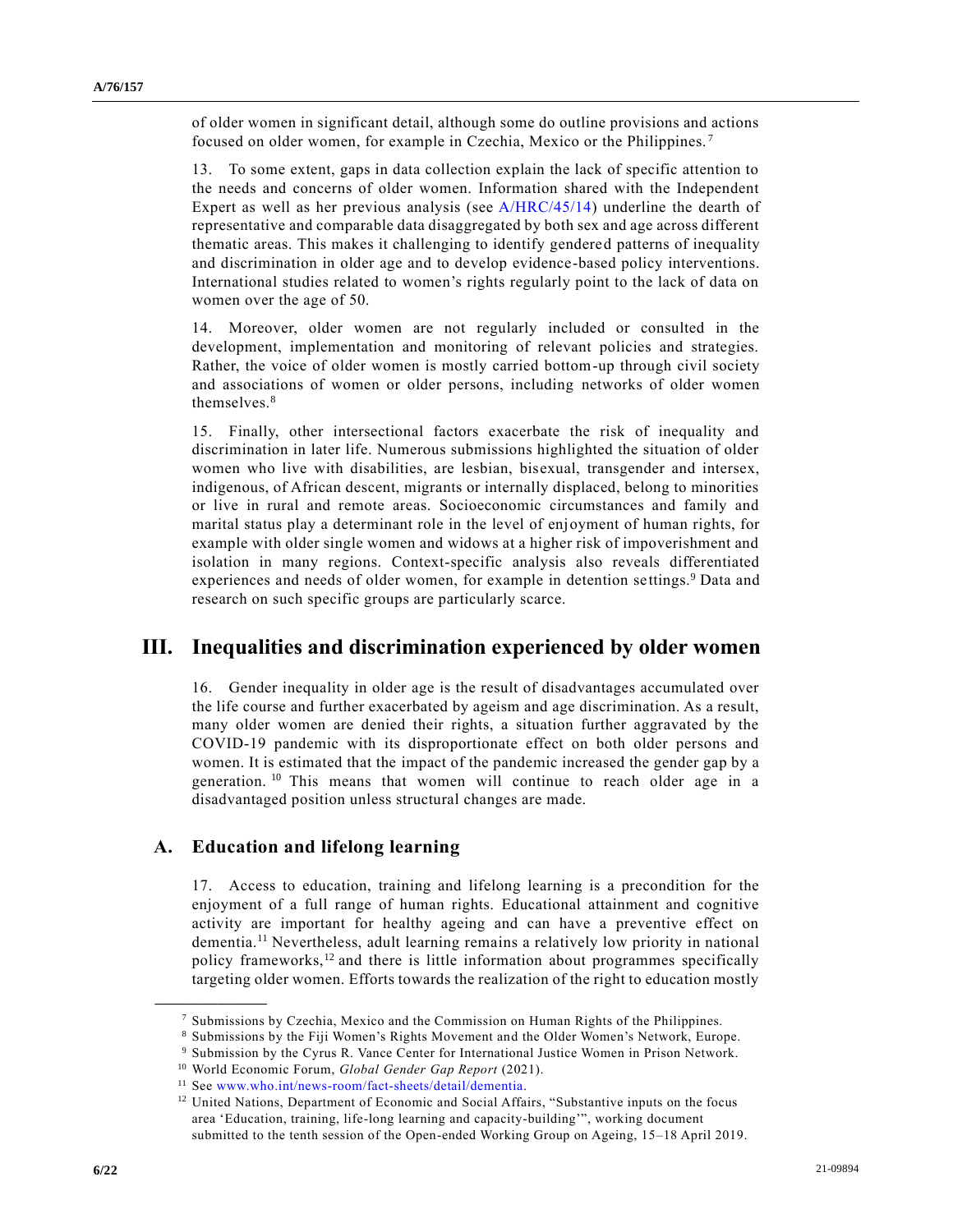focus on the early stages of life, as illustrated by the targets and indicators developed under Sustainable Development Goal 4 (see [A/HRC/39/50,](https://undocs.org/en/A/HRC/39/50) para. 31).

18. Considerable progress has been made in closing the gender education gap. Global gender parity in youth literacy has nearly been achieved, which is promising for future generations of older women. On the other hand, the situation for the current generation of women over the age of 65 is different, as 27 per cent lack basic literacy skills. Two thirds of illiterate older persons worldwide are women.<sup>13</sup>

19. The digital gender divide is particularly pronounced among older women. <sup>14</sup> Less exposure to new technologies and skills due to time spent out of the paid labour force in order to carry out caregiving responsibilities can also lead to a lack of confidence in using digital devices. Older women also tend to be less financially lite rate than men.<sup>15</sup> These education gaps create challenges for older women to be socially included, independent and able to enjoy access to services.

20. Moreover, older women face barriers in the areas of education, training and lifelong learning, such as accessibility, insufficient digital infrastructure and skills, affordability, age limits for enrolment or having to balance caregiving responsibilities. Their ability to take advantage of lifelong learning opportunities is also limited by gender educational gaps accumulated over life. This is further aggravated by ageist attitudes, for example as employers often regard older women "as non-profitable investments for education and vocational training". <sup>16</sup>

#### **B. Income security, social protection and property rights**

21. Many older women undertake significant amounts of paid and unpaid work because of economic necessity and caregiving expectations and needs, and to avoid dependency and remain active and connected. At the global level, 13.2 per cent of women over the age of 65 participated in the labour force compared with 28.2 per cent of men in 2019. In low-income countries, this increased to 33.4 per cent of women and 56.4 per cent of men.<sup>17</sup> Working in older age has both advantages and disadvantages for older women. On the one hand, it increases financial independence, provides a sense of fulfilment and status within a household and can have cognitive advantages. On the other hand, work can negatively affect the physical and mental health of older women owing to poor working conditions, exposure to discrimination and abuse, and the stress of multiple responsibilities at work and at home.

22. Older age aggravates gender-based discrimination and inequality in the labour market. In many countries, the gender pay gap persists and even increases with age, especially for women close to or after retirement age. For example, the gender pay gap is nearly 50 per cent for women over the age of 60 in Nepal and over 30 per cent in Portugal.<sup>18</sup>

<sup>&</sup>lt;sup>13</sup> United Nations Educational, Scientific and Cultural Organization Institute for Statistics, Fact Sheet No. 45 (September 2017).

<sup>&</sup>lt;sup>14</sup> Organisation for Economic Co-operation and Development (OECD), "Bridging the digital gender divide: include, upskill, innovate" (Paris, 2018); see also Annapurna Ayyappan and Samah Shalaby, United Nations Educational, Scientific and Cultural Organization Institute for Lifelong Learning, "The gender digital divide: increasing women's participation in digital learning", 8 March 2021.

<sup>15</sup> Submission by HelpAge International.

<sup>&</sup>lt;sup>16</sup> Committee on the Elimination of Discrimination against Women, general recommendation No. 27 (2010), para 19.

<sup>&</sup>lt;sup>17</sup> International Labour Organization (ILO), dataset on labour force participation rate by sex and age. Available at: [https://ilostat.ilo.org/data.](https://ilostat.ilo.org/data/)

<sup>18</sup> ILO, *Global Wage Report 2018/19: What Lies Behind Gender Pay Gaps* (Geneva, 2018), figure 35, pp. 82–85.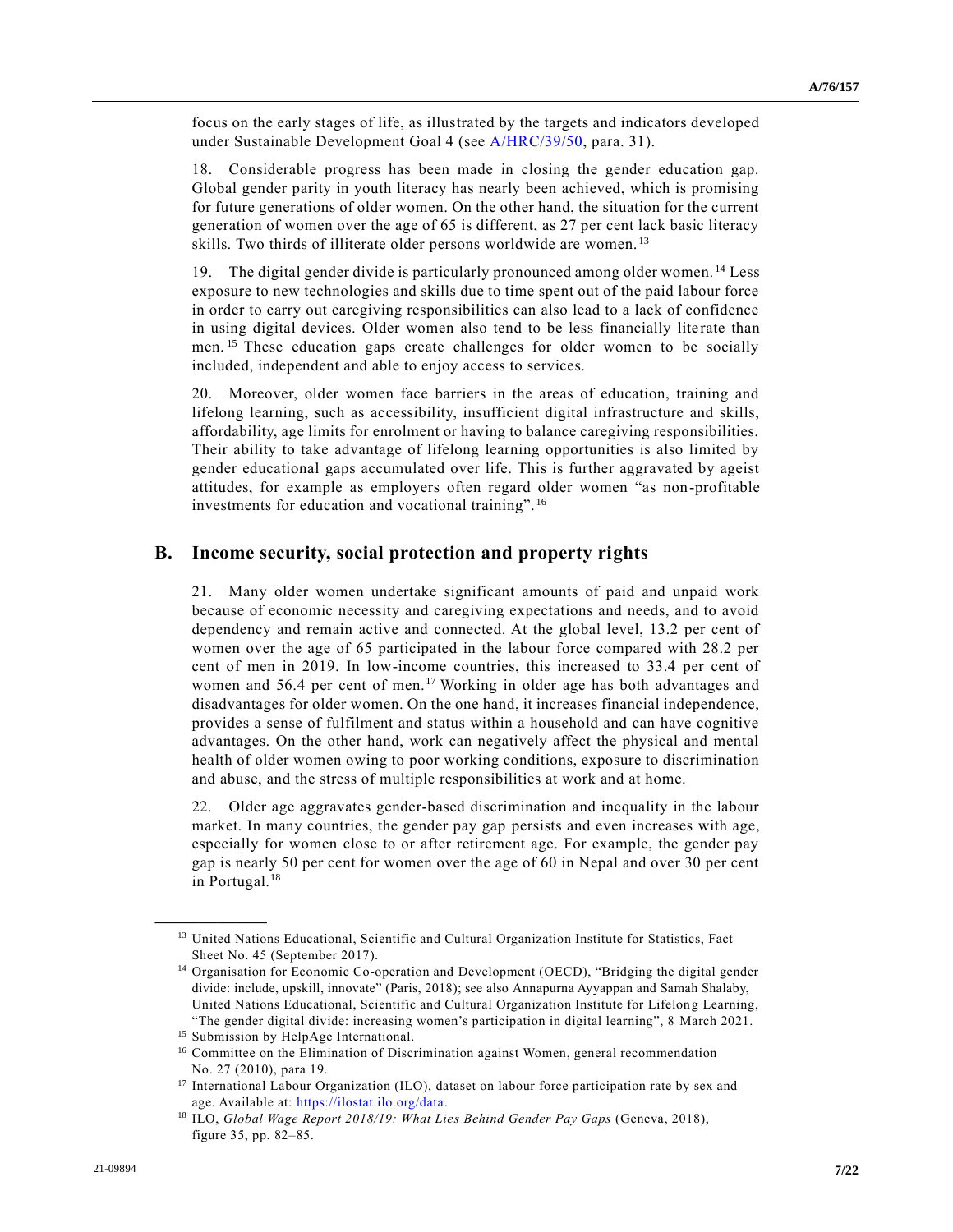23. Discrimination in hiring is often reported, with older women being perceived as less capable and active. Older women tend to work in part-time, precarious and informal jobs, which were particularly affected during the COVID-19 pandemic. Finding stable work can be especially challenging for older women trying to re-enter the labour market after care-related interruptions in employment.<sup>19</sup> Some countries have taken steps to encourage companies to hire and train older workers by offering tax exemptions and other incentives. Croatia, for example, implements a programme to employ women facing difficulties finding work, including women over the age of 50, to provide homebased support and care to older persons mainly in rural and remote areas. <sup>20</sup>

24. Worldwide, older women are much more likely than older men to provide care to their partners, grandchildren and relatives and to reduce or quit their employment before reaching retirement age for this reason. More older women also tend to live in skipped-generation households in which grandparents live with grandchildren without the middle generation. One reason is the migration of young women for wo rk while leaving their children in the care of grandparents, for example in some countries in South-East Asia.<sup>21</sup> In Africa, grandmothers play a significant role in caring for grandchildren orphaned as a result of the HIV/AIDS crisis. <sup>22</sup> Such responsibilities can strain the already limited resources and incomes of older women, especially when they are the only providers for children in situations in which social protection systems are inadequate.

25. The cumulative disadvantages of lower labour force participation, the gender pay gap, interrupted employment patterns due to caregiving, and part-time, precarious and informal work create challenges for women to contribute to pension insurance and eventually result in lower pensions for women.

26. In the European Union, for example, the average gender pension gap is estimated to be 37.2 per cent (see [A/HRC/47/36/Add.1,](https://undocs.org/en/A/HRC/47/36/Add.1) para. 15), which is more than twice as high as the gender pay gap of  $14.1$  per cent.<sup>23</sup> Persisting discriminatory laws and practices with regard to women's pension rights aggravate the situation. <sup>24</sup> Lower pensionable ages for women reduce the length of time over which they can contribute, but still apply in about one third of the world's economies. For instance, more than half of the economies in the Middle East and North Africa have a retirement age for women that is at least five years less than it is for men.<sup>25</sup>

27. Contributory pension systems are disproportionately unfavourable to women, and policies reinforcing the link between contributions and benefits exacerbate the situation. Private pension schemes can be even less accessible for women as they favour continuous, full-time and well-paid employment.<sup>26</sup> Older migrant women can be particularly disadvantaged as years of work in different countries and frequent

<sup>&</sup>lt;sup>19</sup> Submission by AGE Platform Europe; see also Economic Commission for Europe, "Gender equality in ageing societies", Policy Brief No. 23 (March 2020), p. 22.

<sup>20</sup> Submission by Croatia.

<sup>21</sup> Submission by the International Longevity Centre Global Alliance Committee on Gender and Ageing.

<sup>22</sup> Submissions by the Stephen Lewis Foundation and the Centre for Human Rights, University of Pretoria.

<sup>23</sup> See [https://ec.europa.eu/info/policies/justice-and-fundamental-rights/gender-equality/equal-pay/](https://ec.europa.eu/info/policies/justice-and-fundamental-rights/gender-equality/equal-pay/gender-pay-gap-situation-eu_en#facts-and-figures) [gender-pay-gap-situation-eu\\_en#facts-and-figures.](https://ec.europa.eu/info/policies/justice-and-fundamental-rights/gender-equality/equal-pay/gender-pay-gap-situation-eu_en#facts-and-figures)

<sup>24</sup> Frances Raday, *Economic Women, Gendering Inequality in the Age of Capital* (Routledge, 2019), pp. 107–108.

<sup>25</sup> World Bank Group, *Women, Business and the Law 2021* (Washington, D.C., 2021), p. 14.

<sup>26</sup> Submissions by Just Fair, the Women's Budget Group, Backto60 and the National Pensioners Convention (Women's Working Party).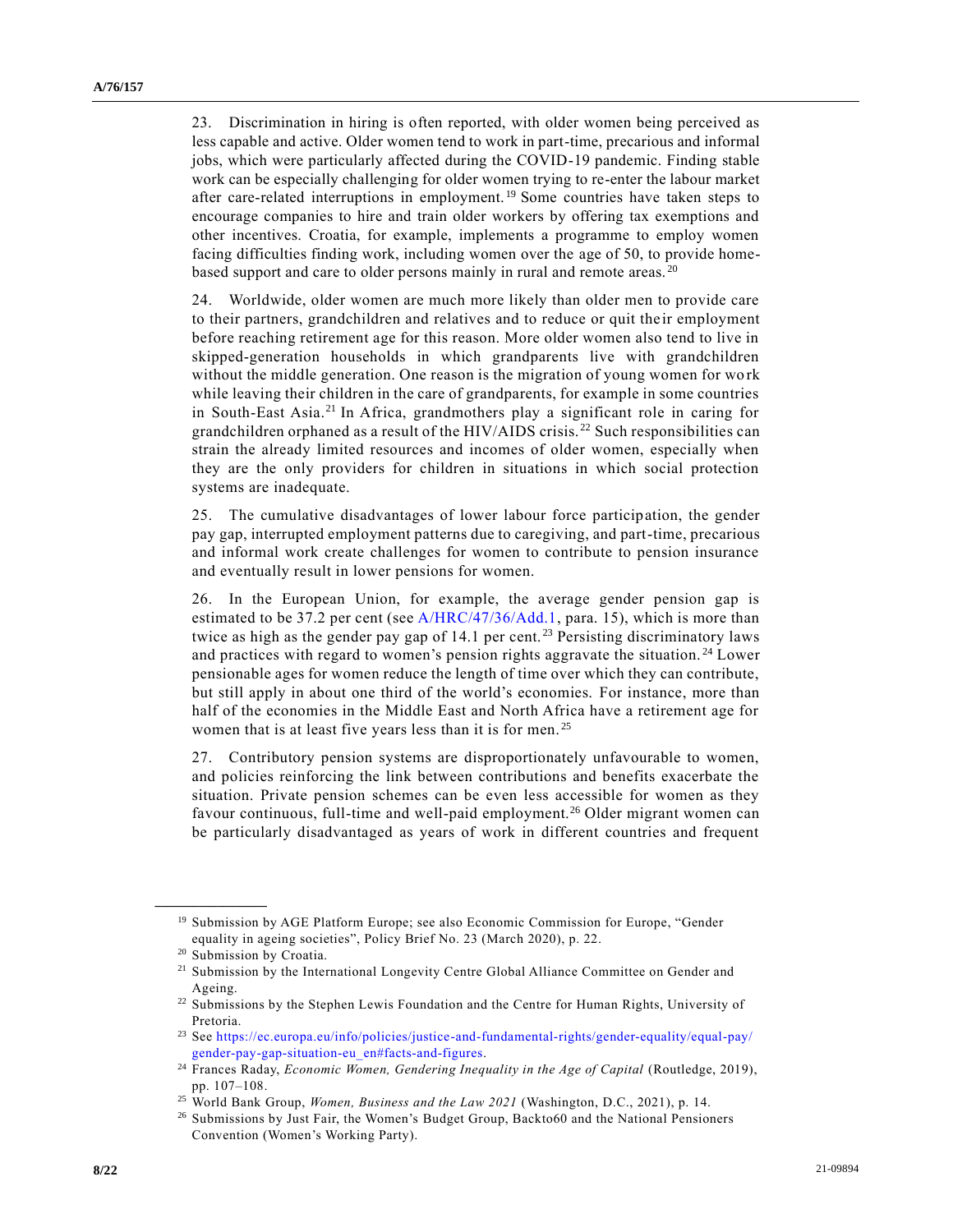engagement in low-paid, precarious and informal work may be either not recognized or insufficient to qualify for a State pension.<sup>27</sup>

28. Excluding women from public pension insurance during caregiving periods in which no support services are available to reconcile childcare and work can amount to a violation of the right to social security in old age, as found in the case of a Moldovan woman who left employment to care for her daughter with severe disabilities for 20 years.<sup>28</sup> The same right was also violated in the case of an unpaid domestic worker in Ecuador whose pension was denied when five years of her voluntary contributions were unknowingly annulled because she was unable to make payments for six consecutive months, although she did pay them retroactively.<sup>29</sup> Both cases illustrate the indirect and intersectional dimensions of discrimination that many women face in relation to social protection owing to gendered caregiving roles and prejudicial contributory pension schemes.

29. The need to compensate periods of caregiving spent outside the workplace is gaining ground in some countries, notably through the introduction of care credits for pension accrual.<sup>30</sup> This is particularly important in the context of the COVID-19 pandemic as women provided the bulk of additional caregiving responsibilities at home, which widened gender gaps in labour participation and pay. Pension credits are mainly used to cover parental childcare but should be also extended to other forms of caregiving, including for older relatives.

30. Non-contributory pensions play an important role in ensuring women's access to an income in older age. Progress in extending pension coverage through non-contributory and universal pensions has been made, particularly in developing countries, which has helped in reducing gender gaps in pension coverage. However, the benefit levels of non-contributory pensions are often modest and not sufficient to cover basic needs or to compensate for the lack of contributory coverage.

31. Globally, one in three people above retirement age does not receive a pension, with significant disparities across regions and countries.<sup>31</sup> Women represent 65 per cent of those without any regular pension.<sup>32</sup> This has a severe impact on their income security and means that they have to rely on support from families or continue working in often precarious, informal and low-paid jobs.

32. The ability to acquire and control assets, including land, over the life course affects women's wealth accumulation and adequate standard of living in older age. Discriminatory marital property and inheritance regimes continue to disadvantage women, including in older age. In at least 37 countries, women and men do not have equal rights to inherit assets from their spouses.<sup>33</sup>

33. Even when statutory laws recognize inheritance rights, older widows can be excluded because of customary rules, social and cultural norms and a lack of awareness about legal rights. This puts older widows, especially those without children, at risk of eviction and property grabbing, often leaving them destitute and homeless. Action against disinheritance or property grabbing has been taken, for

<sup>&</sup>lt;sup>27</sup> Submission by the United Nations Entity for Gender Equality and the Empowerment of Women (UN-Women).

<sup>28</sup> Committee on the Elimination of Discrimination against Women, *Ciobanu v. Republic of Moldova*, communication No. 104/2016, views of 4 November 2019.

<sup>29</sup> Committee on Economic, Social and Cultural Rights, *Trujillo Calero v. Ecuador*, communication No. 10/2015, views of 26 March 2018.

<sup>30</sup> Submission by Make Mothers Matter.

<sup>31</sup> ILO, *World Social Protection Report 2017–2019: Universal Social Protection to Achieve the Sustainable Development Goals* (Geneva, 2017), p. 79.

<sup>32</sup> ILO, *Women at Work Trends 2016* (Geneva, 2016), p. 33.

<sup>33</sup> UN-Women, *Progress of the World's Women 2019–2020* (New York, 2019), chap. 4.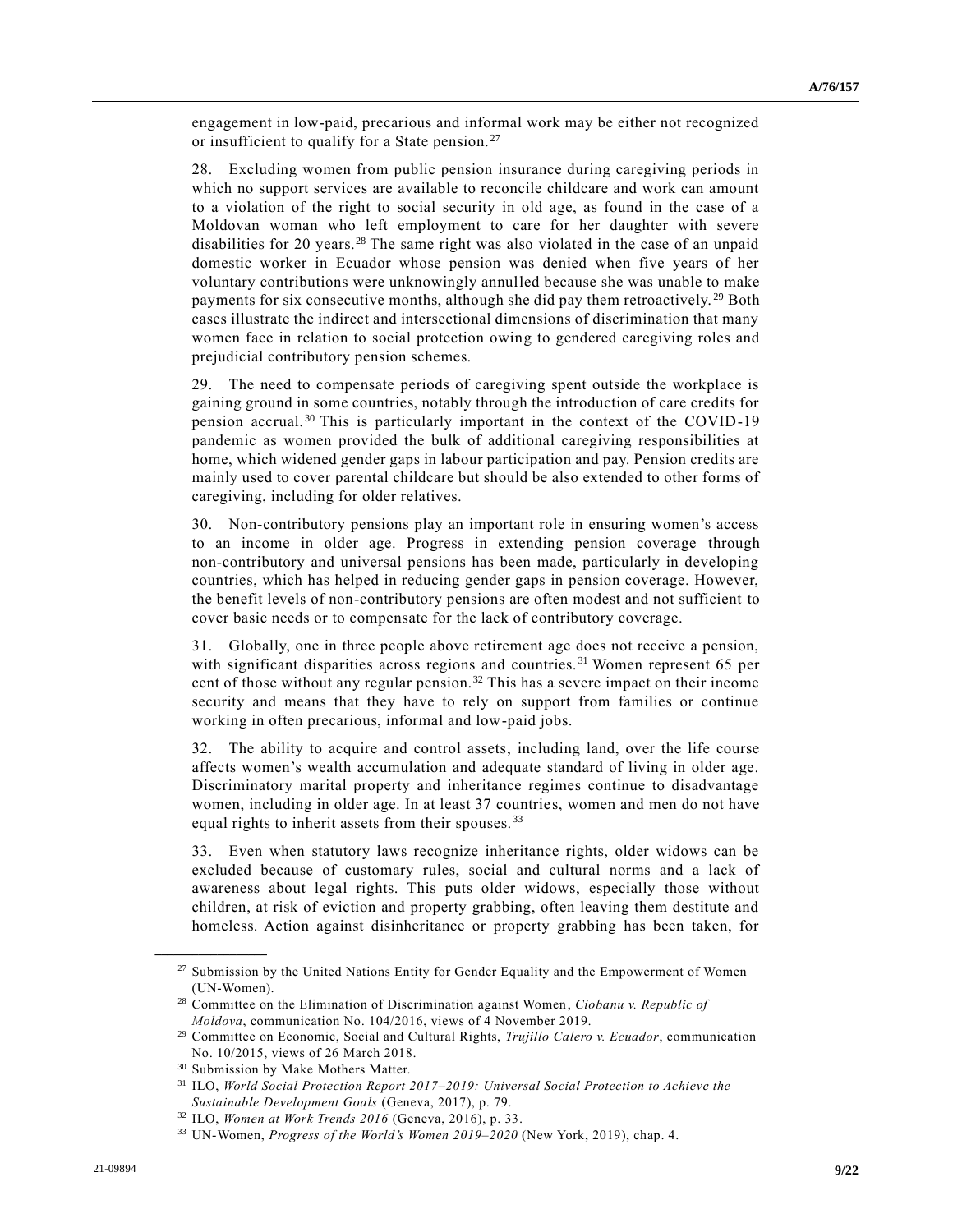example in Kenya, Malawi, Mozambique and Zambia, by, inter alia, criminalizing the practice, establishing a special victim support unit within the police force, raising awareness and providing legal support.<sup>34</sup> In other contexts, older women are expected and pressured to waive their inheritance in favour of their children or a male family member. Legal action to counter this practice includes imposing conditions and a waiting period before a woman can legally waive her inheritance rights, as introduced in Jordan and the State of Palestine.<sup>35</sup>

34. As a consequence of all these accumulated disadvantages, older women are more likely than men to live in poverty. Intersectional factors exacerbate the situation, as does being divorced, unmarried or widowed. <sup>36</sup> European Union figures for 2019 indicate that, above the age of 75, the risk of poverty or social exclusion is higher for women, at 23.3 per cent, compared with men, at 16 per cent, with vast disparities among countries ranging from 13.3 per cent in Luxembourg to 62.4 per cent in Bulgaria.<sup>37</sup>

35. This means that access to safe and secure housing can be especially challenging for older women and can lead to further violations of human rights, including the rights to liberty and security of the person, independent living, privacy and health. Owing to limited income and savings, unequal access to property and assets and a lack of affordable community-based care services, older women can be at particular risk of losing their homes, being institutionalized or living in inappropriate and unsafe housing. Studies suggest that older women are less able to obtain access to mortgage credit<sup>38</sup> and are at a growing risk of homelessness that is invisible, as older women tend to "manage" by staying with family and friends or live in overcrowded dwellings.<sup>39</sup>

#### **C. Right to health**

36. Factors accumulated during the life course, such as exclusion from social security and health insurance linked to formal employment as well as a lack of affordable and accessible health care, undermine the right of older women to meet their health-related needs. Moreover, women make up a significant proportion of the oldest age groups globally. That is why they have more interactions with the health care system and higher long-term care needs and represent the majority of residents in care homes. They are also more affected by certain conditions such as dementia, Alzheimer's disease, osteoporosis, depression and anxiety.

37. Despite living longer, older women rate their health more poorly than men, with loneliness, a lack of affordable health care and unmet medical needs cited among the reasons.<sup>40</sup> The COVID-19 pandemic increased risks of social isolation and mental health issues given that older women are more likely to live alone. Continue d caregiving responsibilities may take a considerable toll on the physical and mental well-being of carers, including older women. In some cases, social and cultural

<sup>34</sup> Office of the United Nations High Commissioner for Human Rights (OHCHR) and UN-Women, *Realizing Women's Rights to Land and Other Productive Resources* (New York and Geneva, 2020), p. 67.

<sup>35</sup> Ibid., p. 58.

<sup>36</sup> Andrew Byrnes, "Poverty, older persons and human rights", in *Research Handbook on Human Rights and Poverty*, Martha F. Davis, Morten Kjaerum and Amanda Lyons, eds. (Edward Elgar Publishing, 2021).

 $^{37}$  See [https://ec.europa.eu/eurostat/web/income-and-living-conditions/data/database.](https://ec.europa.eu/eurostat/web/income-and-living-conditions/data/database)

<sup>&</sup>lt;sup>38</sup> Finance Watch, "A wrinkle in the process: financial inclusion barriers in an ageing Europe" (2021), p. 38.

<sup>39</sup> Australian Human Rights Commission, "Older women's risk of homelessness: exploring a growing problem", background paper (April 2019).

<sup>40</sup> Submissions by Dobroe Delo, GRAVIS and the National Commission for the Promotion of Equality of Malta.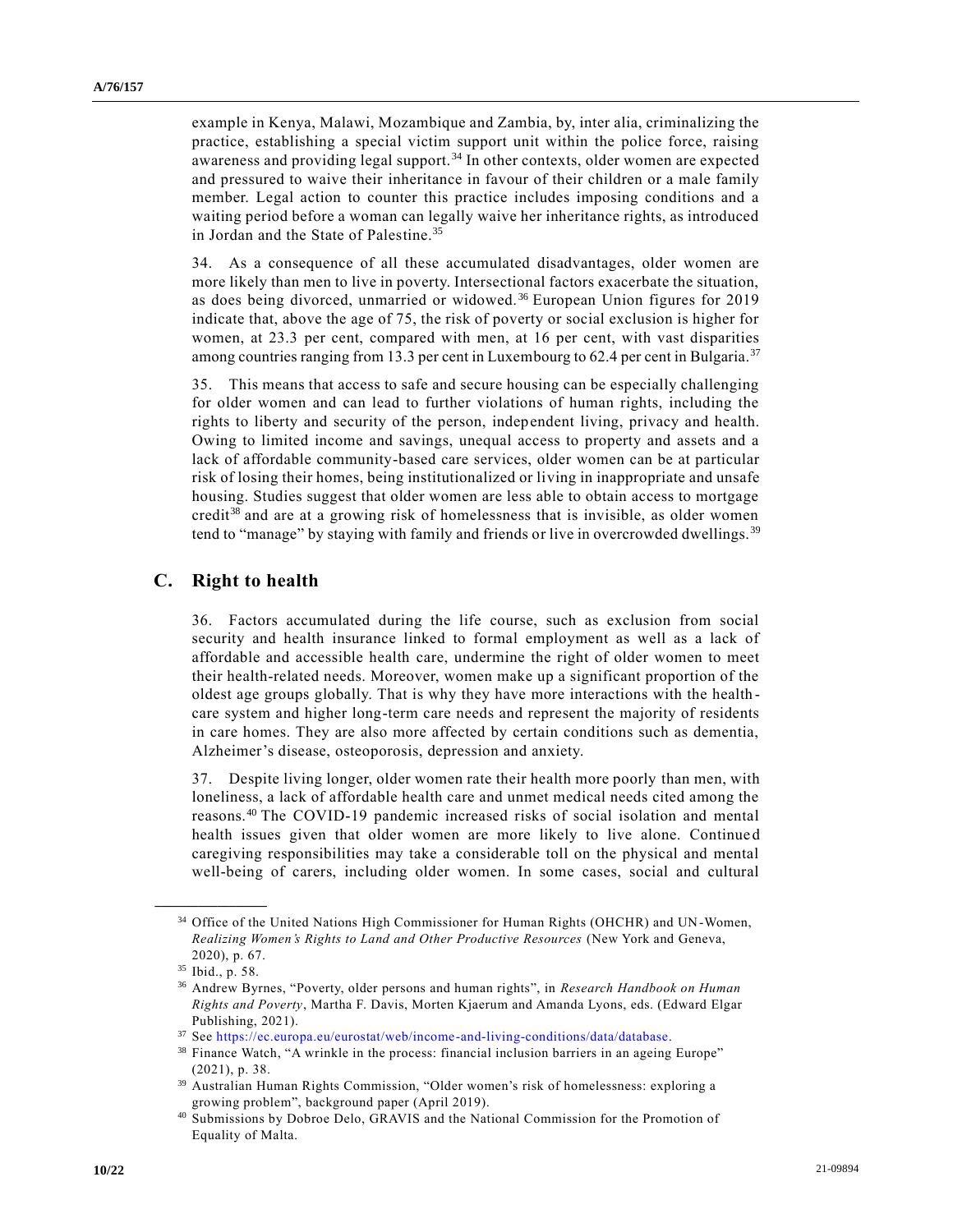expectations that women will look after older relatives and family members with disabilities lead to reluctance to seek support from formal or informal care services. Increased longevity also means that older women increasingly provide care to their parents and relatives in the oldest age categories.

38. Age and gender biases compound challenges to meet health needs and mean that older women may be less likely to receive preventive care and treatment for certain conditions.<sup>41</sup> As recognized by the Committee on the Elimination of Discrimination against Women, "post-menopausal, post-reproductive and other age-related and gender-specific physical and mental health conditions and diseases tend to be overlooked by research, academic studies, public policy and service provision". <sup>42</sup> Women, including older women, are underrepresented in clinical trials. Misconceptions that some conditions are predominantly "male" lead to a lack of knowledge and recognition of symptoms more common in women, incorrect and delayed diagnosis and gaps in preventive care. This is the case with cardiovascular disease, which is t he leading cause of death for women globally, and its frequency significantly increases after menopause.<sup>43</sup>

39. Dementia disproportionately affects women, but little research has been conducted directly involving women with dementia as participants and foc using on the gender issues associated with this condition.<sup>44</sup> The voices of women with dementia remain largely unheard, and more needs to be done to dispel misconceptions and stigma associated with dementia. This is of particular concern given the higher vulnerability of persons with dementia to denial of their basic rights and freedoms.

40. Although it is specifically recognized in the Beijing Platform for Action (para. 95), the issue of the sexual and reproductive rights of older persons remains marginal in health-related agendas as well as in policies on ageing. <sup>45</sup> Persistent taboos and misconceptions about sexuality in older age lead to gaps in policy and service provision, such as overlooking the continued risk of sexually transmitted infections. In some regions, older women appear to face significant barriers in access to information, testing and treatment for HIV/AIDS and are ignored in related educational campaigns.<sup>46</sup>

41. In many countries, women are excluded from cervical cancer screening programmes past a certain age although research indicates that incidence and mortality remain high in older women.<sup>47</sup> Marginalized groups, such as women of African descent, women living in rural areas, those with low incomes and older women with disabilities, can be particularly disadvantaged in terms of access to cervical cancer screenings and gynaecological care.

42. This is also the case for lesbian, bisexual, transgender and intersex women, including older such women, who have lower rates of gynaecological check-ups. Owing to fears and previous experiences of discrimination and stigma, they may also feel pressure to conceal their sexual orientation, gender identity and sex

<sup>41</sup> Joan Chrisler and others, "Ageism can be hazardous to women's health: ageism, sexism, and stereotypes of older women in the healthcare system", *Journal of Social Issues*, vol. 72, No. 1 (2016).

<sup>&</sup>lt;sup>42</sup> Committee on the Elimination of Discrimination against Women, general recommendation No. 27, para. 21.

<sup>43</sup> Mark Woodward, "Cardiovascular disease and the female disadvantage", *International Journal of Environmental Research and Public Health*, vol. 16, No. 7 (2019).

<sup>44</sup> Submission by Alzheimers New Zealand.

<sup>45</sup> Isabella Aboderin, "Sexual and reproductive health and rights of older men and women: addressing a policy blind spot", *Reproductive Health Matters*, vol. 22, No. 44 (2014).

<sup>46</sup> Submission by the Centre for Human Rights, University of Pretoria.

<sup>&</sup>lt;sup>47</sup> Mary C. White and others, "Cervical cancer screening and incidence by age: unmet needs near and after the stopping age for screening", *American Journal of Preventive Medicine*, vol. 53, No. 3 (2017).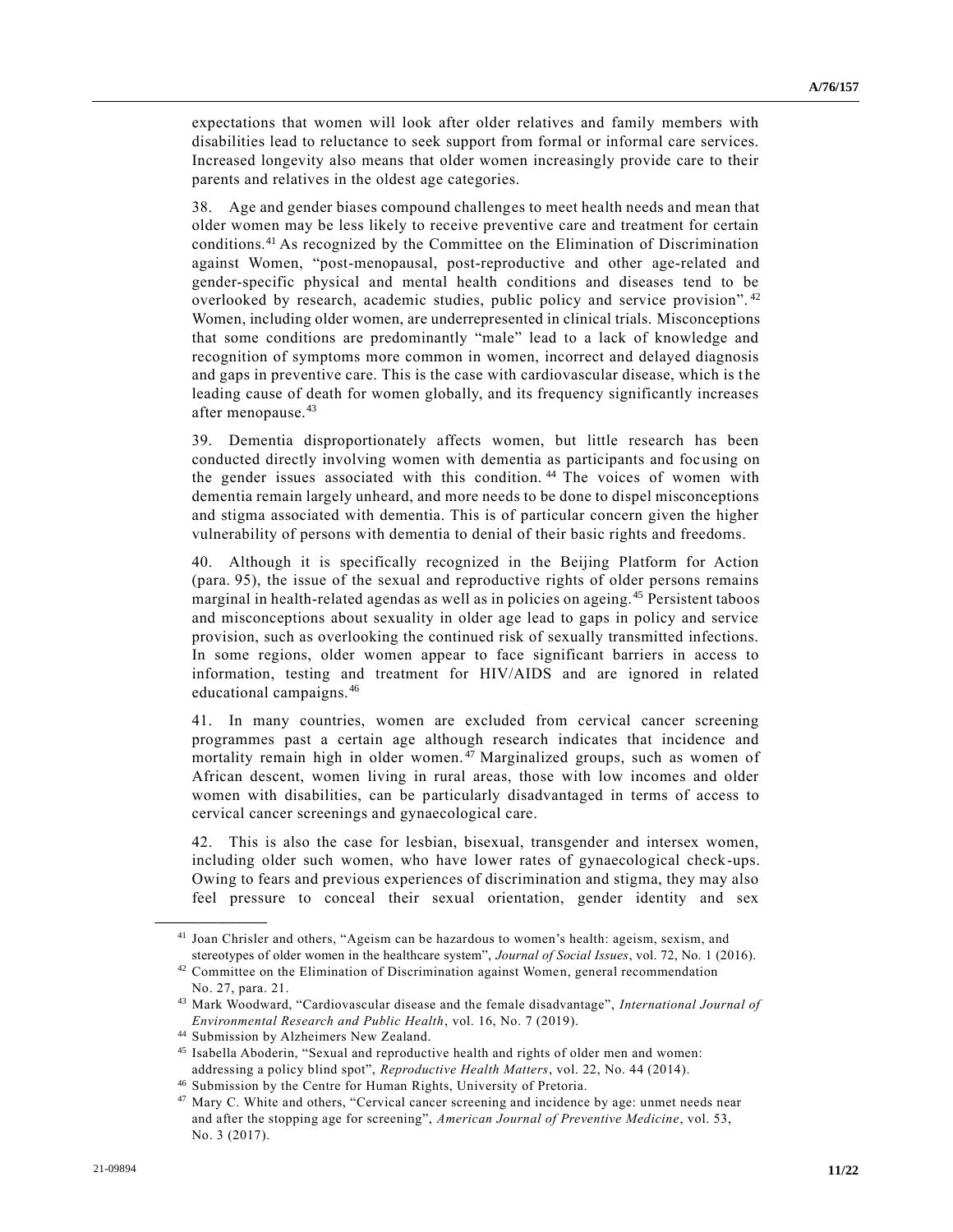characteristics from health-care providers and therefore delay seeking treatment and services. Studies indicate that older lesbian, bisexual, transgender and intersex women report higher levels of illness associated with poverty and age, such as obesity and diabetes, and are more likely to suffer from depression.<sup>48</sup>

#### **D. Autonomy and independence**

43. Autonomy and independence are critical for a life in dignity, well-being and enjoyment of all human rights (see [A/HRC/30/43\)](https://undocs.org/en/A/HRC/30/43). Gendered inequalities, discrimination and ageism impede the right of older women to make free and informed decisions about their lives, including in terms of living arrangements, family life, participation in the community, income and asset management and access to health and care services. Some older women describe being disempowered in family affairs, decisions about money and resources or even leaving their homes freely. <sup>49</sup> Moreover, requirements for independent living, such as personal assistance, access to adequate housing and mobility aids receive insufficient attention. Older women, including older women with disabilities, may face barriers in retaining and exercising their legal capacity owing to discriminatory inheritance and property laws or in cases of dementia and psychosocial disabilities (see [A/74/186,](https://undocs.org/en/A/74/186) paras. 29–30).

#### **E. Long-term care and support**

44. As women tend to live longer and as functional ability tends to decline with age, they are more likely to need long-term care and support to maintain their autonomy and independence. In the European Union, for example, 33 per cent of women aged 65 and over need long-term care compared with 19 per cent of older men. <sup>50</sup> Globally, however, long-term care is neglected in national policies and laws.<sup>51</sup> In 2020, 49 per cent of countries reported having a national policy on long-term care, but there are large disparities between world regions. <sup>52</sup>

45. This has a double impact on women as they are the principal care providers and the main care recipients in older age. Already disadvantaged in terms of income and assets, older women may find it particularly hard to pay for long-term care and support in the absence of publicly funded programmes. The accessibility and quality of care and support have been further weakened as a result of some of the measures taken to contain the COVID-19 pandemic. With respect to palliative care, some studies suggest that women experience a gender bias in pain management and do not have the same end-of-life choices as men.<sup>53</sup>

46. In many countries, the family is considered responsible for the well-being of its older members, and for many older persons family care is the preferred or only option. Care models relying solely on families, however, place a disproportionate burden on women and may limit their choice of living and care arrangements. Furthermore, they are increasingly unsustainable as demographic and mobility trends mean that families are becoming smaller and more likely to live apart. <sup>54</sup> Families may also not have the

<sup>48</sup> Submissions by SAGE and ILGA World.

<sup>&</sup>lt;sup>49</sup> HelpAge International, "Freedom to decide for ourselves: what older people say about their rights to autonomy and independence, long-term care and palliative care" (London, 2018).

<sup>50</sup> European Commission, *Long-term Care Report: Trends, Challenges and Opportunities in an Ageing Society* (2021).

<sup>51</sup> Xenia Scheil-Adlung, "Long-term care protection for older persons: a review of coverage deficits in 46 countries", ILO Extension of Social Security series, Working Paper No. 50 (Geneva, 2015).

<sup>52</sup> WHO, *Decade of Healthy Ageing: Baseline Report* (Geneva, 2020), p. 86.

<sup>53</sup> Merryn Gott and others, "Gender and palliative care: a call to arms", *Palliative Care and Social Practice*, vol. 14 (2020).

<sup>54</sup> UN-Women, *Progress of the World's Women 2019–2020*, chap. 5.7.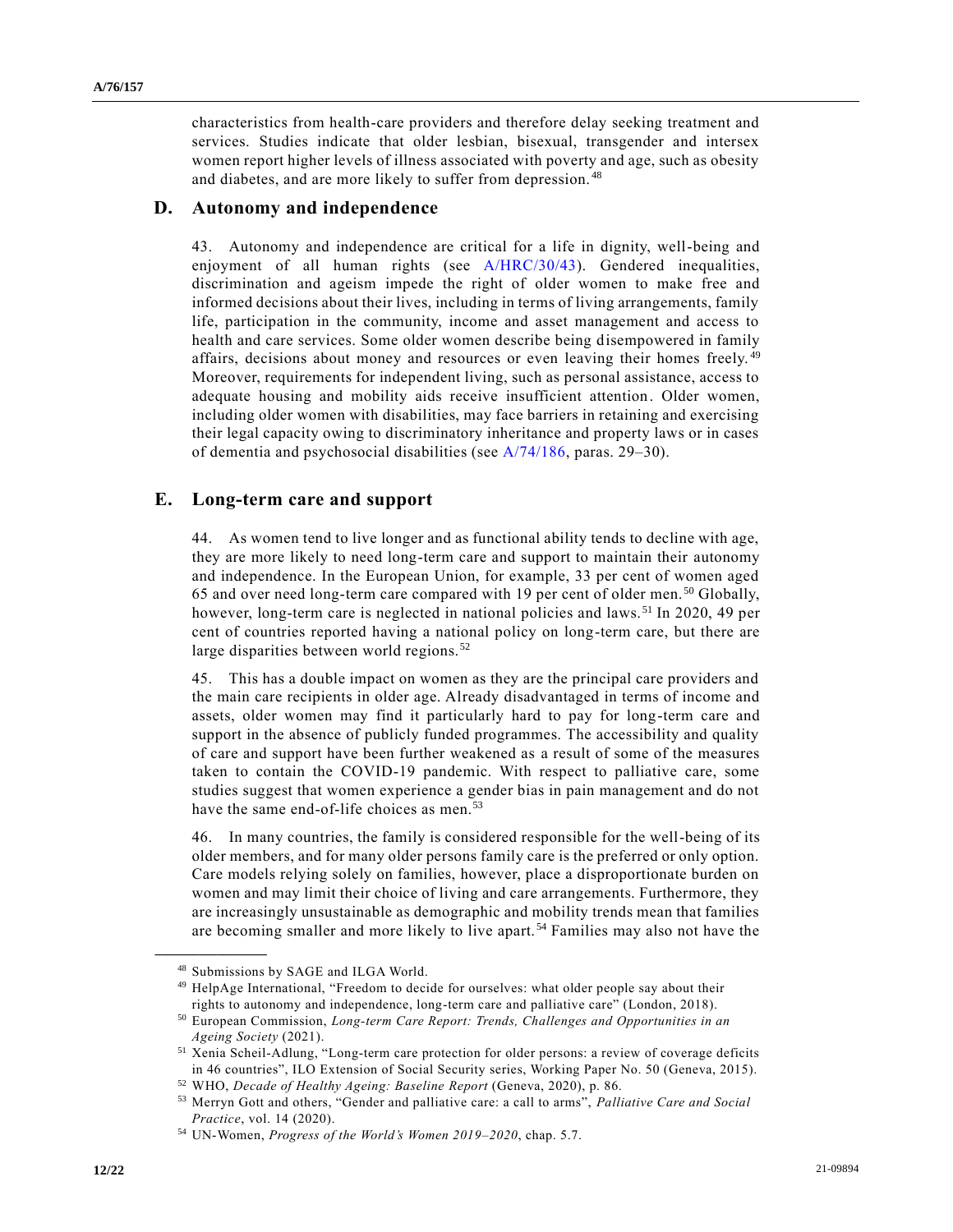means and guidance needed to provide appropriate care. Some initiatives aim to address the gendered inequality in reconciling care responsibilities with work life, such as the European Union directive on the work-life balance for parents and carers, which provides for paid leave for working carers supporting a relative or a person living in the same household, paid paternity leave, at least two months of non-transferable parental leave for both parents and the right to flexible working arrangements for workers with family responsibilities.<sup>55</sup>

47. In some contexts, the lack of adequate and affordable home and communitybased care services may mean that there is no alternative other than to move to care homes, where older women are the majority of residents and where choices over care, life and daily routines may be limited. Older women with disabilities are more likely to be institutionalized, also owing to a lack of support and financial resources to live in the community.<sup>56</sup>

48. Many older lesbian, bisexual, transgender and intersex women report social isolation, loneliness and a feeling that they have no one to rely on for care as they age. Moving to care homes brings anxiety over losing their identity and facing stigma if they reveal their sexual orientation, gender identity and sex characteristics, particularly for older transgender women who may be at risk of more extreme experiences of discrimination and abuse. Staff in care homes are often not trained or sensitive to the specific health-care needs of older lesbian, bisexual, transgender and intersex women, while such settings generally remain heavily heteronormative and in some contexts even hostile to lesbian, gay, bisexual, transgender and intersex individuals, with cases of violence and abuse reported. <sup>57</sup>

#### **F. Violence, abuse and neglect**

49. Economic insecurity, challenges in access to quality and affordable health and care services, limited autonomy and independence and other disadvantages mean that older women are at greater risk of violence, abuse and neglect. How the intersection between age and gender compounds and affects risk factors, types of perpetrators, forms and impacts of violence, abuse and neglect is, however, insufficiently understood and researched. For instance, some theoretical approaches to elder abuse focus on pressure on caregivers, whether in private or institutional settings, rather than on gendered power imbalances as factors behind violence, abuse and neglect of older persons.

50. Laws, policies and awareness-raising campaigns on elder abuse often do not integrate a gender perspective and, vice versa, there is little indication that campaigns on violence against women consider the specific risks and disadvantages faced by women in older age. In both cases, brief references to "gender" and "age" are mostly made when listing compounding intersectional factors. The specific experiences of older women therefore remain largely invisible and unaddressed. This is compounded by the scarcity of gender-disaggregated data on the prevalence of violence, abuse and neglect of older persons, which limits the possibility of revealing differentiated violence and abuse patterns. The World Health Organization estimates that, in the past year, one in six people over the age of 60 experienced abuse in community settings and that two thirds of staff in care institutions reported having committ ed abuse. The incidence increased during the COVID-19 pandemic.<sup>58</sup>

<sup>55</sup> Directive (EU) 2019/1158 of the European Parliament and of the Council of the European Union of 20 June 2019.

<sup>56</sup> Submission by Women Enabled International.

<sup>57</sup> Submissions by Germany, ILGA World and SAGE.

<sup>58</sup> See [www.who.int/news-room/fact-sheets/detail/elder-abuse.](https://www.who.int/news-room/fact-sheets/detail/elder-abuse)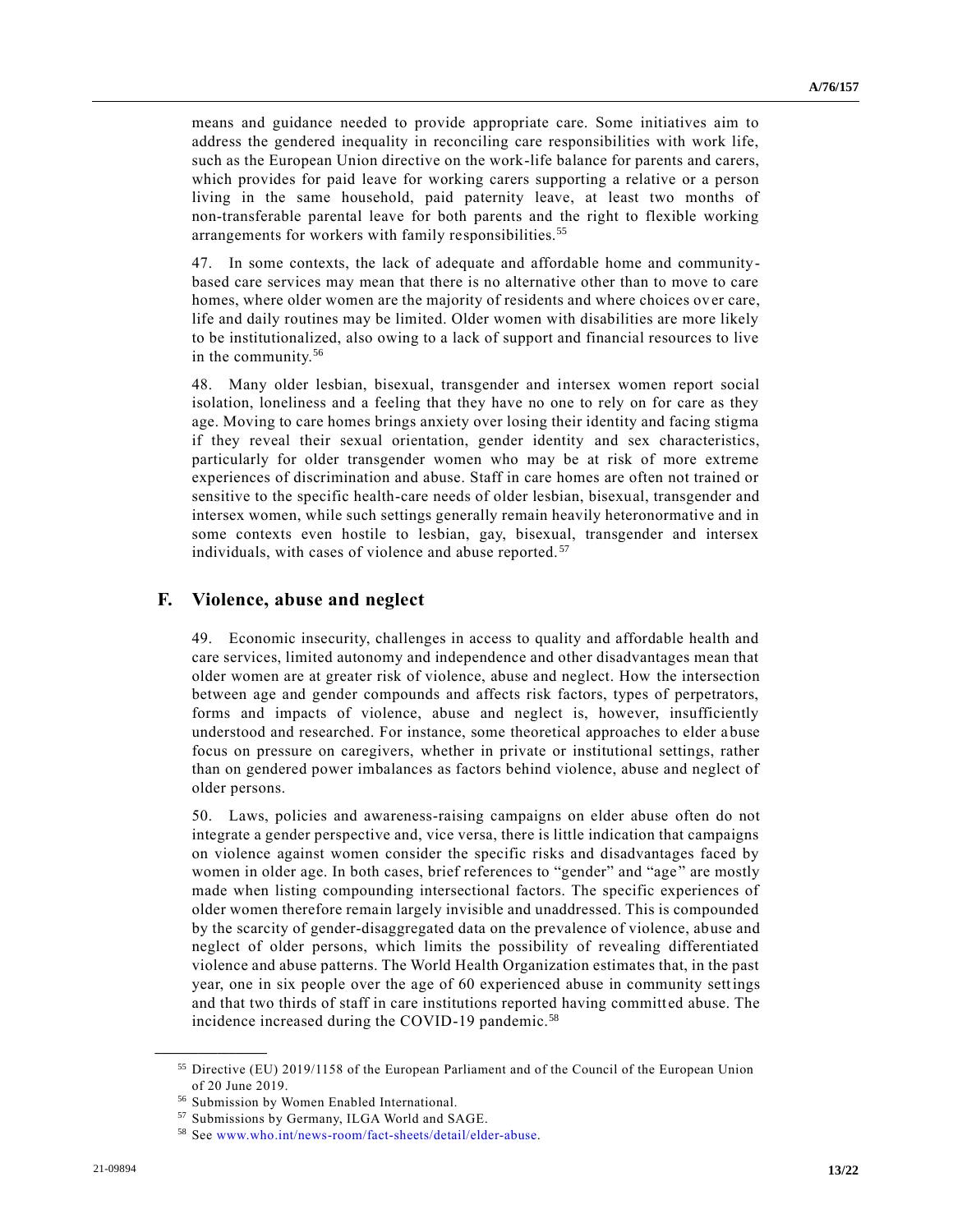51. Data on violence against women are mainly available with respect to intimate partner violence and sexual violence. Most surveys are limited to the 15–49 age range, resulting in a significant gap with regard to the experiences of women above the age of 50. For example, in the 2018 global estimates on intimate partner violence and non-partner sexual violence published by the World Health Organization, less than 10 per cent of eligible data included women aged 50 and older. Moreover, these data are mainly from high-income countries, where prevalence rates are comparatively lower.<sup>59</sup> Overall findings indicating that the prevalence of these forms of violence declines with age may be misleading given the data limitations and underreporting of such cases.

52. Intimate partner violence in later age is often a continuation of abuse lasting many years or even decades. The power and control dynamics in such abusive relationships are also likely to be exacerbated with age owing to accumulated inequalities or new age-related care needs. These elements can result in greater risk of harm and escalation of violence and abuse.

53. Sexual violence against older women has long been hidden because of pervasive taboos and stereotypes and is believed to be significantly underreported. The limited studies on the topic show that the perpetrators are predominantly men, most commonly an intimate partner, a family member or a caregiver. Older women with cognitive impairments or physical care needs appear to be particularly at risk, while their ability to express consent and resist coercion can be more limited. The consequences of sexual violence against older women are often devastating and include serious bodily injury, severe emotional trauma, long-term health problems, loss of independence, moving to a care facility and accelerated death.<sup>60</sup>

54. Information shared with the Independent Expert also shows that older women face diverse forms of violence and abuse, with emotional, financial and material, physical and sexual abuse as well as neglect regularly cited. In a significant number of cases, adult children are reported to be the perpetrators. One of the few prevalence studies specifically addressing domestic abuse and violence against older women conducted in five European countries found that 28.1 per cent of women reported experiencing violence or abuse, most commonly emotional abuse, followed by financial abuse.<sup>61</sup>

55. The prevalence of violence, abuse and neglect is estimated to be higher in institutional settings, where women often form the majority of residents. The way gender shapes related risks, forms and consequences has not been sufficiently explored. Abuse and neglect in care homes have been documented in many countries, including during the COVID-19 pandemic. Concerns were raised, for example, about the overmedication of residents, especially those with dementia, and the administration of antipsychotic drugs without free and informed consent to "manage" residents in care homes with inadequate staff numbers and training. <sup>62</sup>

<sup>59</sup> WHO, *Violence against Women Prevalence Estimates, 2018: Global, Regional and National Prevalence Estimates for Intimate Partner Violence against Women and Global and Regional Prevalence Estimates for Non-partner Sexual Violence against Women* (Geneva, 2021) p. 22.

<sup>60</sup> Submission by the Castan Centre for Human Rights Law; see also Ruthy Lowenstein Lazar, "Me too? The invisible older victims of sexual violence", *Michigan Journal of Gender and Law*, vol. 26, No. 2 (2020).

<sup>61</sup> See [https://ec.europa.eu/justice/grants/results/daphne-toolkit/content/prevalence-study-abuse](https://ec.europa.eu/justice/grants/results/daphne-toolkit/content/prevalence-study-abuse-and-violence-against-older-women-avow-1_en)[and-violence-against-older-women-avow-1\\_en.](https://ec.europa.eu/justice/grants/results/daphne-toolkit/content/prevalence-study-abuse-and-violence-against-older-women-avow-1_en)

<sup>62</sup> Submission by Human Rights Watch.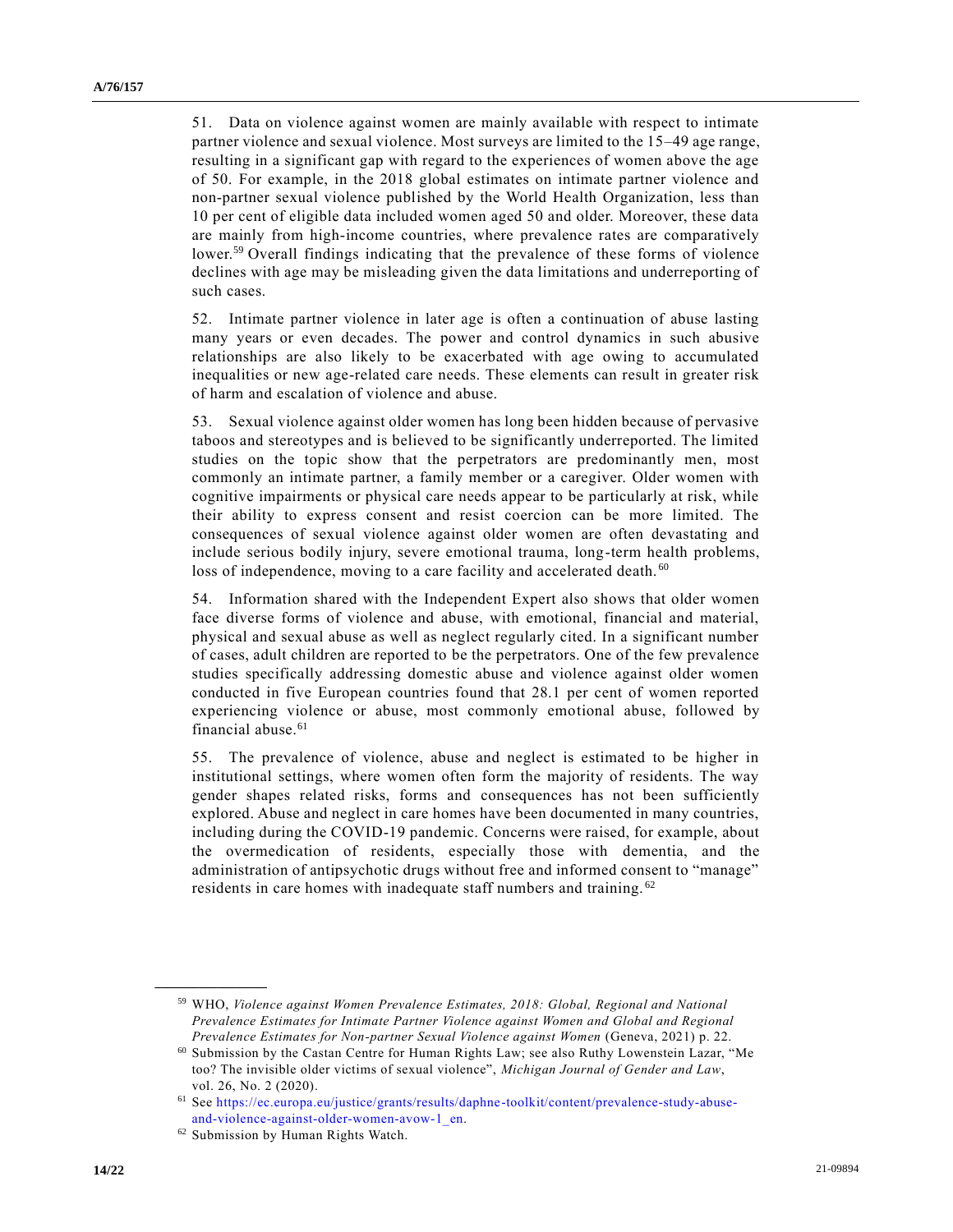56. Gender-related killings, or femicides, are the most extreme form of violence against women.<sup>63</sup> The limited available research and data on femicides of older women suggest that there are differences in the characteristics, circumstances and criminal justice responses compared with cases involving younger women. <sup>64</sup> Intimate partners are still the most common perpetrators, but killings by strangers and (primarily male) adult children appear to be more frequent.

57. Older women, especially widows with no children or grandchildren, are at a higher risk of violence, torture, killing and banishment from their homes and communities as a result of accusations related to witchcraft, a practice documented in some countries in Africa, Asia and the Pacific.<sup>65</sup> Accusations can follow what appear to be unexplained events and deaths, particularly of male spouses, be motivated by a desire to seize the woman's property and inheritance or be used as an explanation for undiagnosed dementia and other cognitive conditions, as found during visits to Mozambique and Namibia (see [A/HRC/42/43/Add.2](https://undocs.org/en/A/HRC/42/43/Add.2) and [A/HRC/36/48/Add.2\)](https://undocs.org/en/A/HRC/36/48/Add.2).

58. Dependence on others for care, medicines, mobility, housing, food, financial and any other support often prevents older women from speaking out and seeking help. They may also feel embarrassment, self-blame and shame and may not recognize what has happened to them as a violation of their rights. They may remain in abusive relationships because of social expectations and beliefs, as well as pressure to care for an ageing partner or to not leave a long-lasting relationship.

59. The lack of accessible and adequate support and protection further discourages reporting as existing protective mechanisms are often not responsive to the needs of older women. For example, shelters may not be able to accommodate older women with bathing, dressing, mobility and other care needs, while social workers, caregivers and the police are not sufficiently sensitized and trained to recognize, respond and cooperate in cases involving older women. Some encouraging practices have been reported, such as the establishment of specialized agencies, programmes and protocols dedicated to provide support, legal advice, referrals to services and in some cases the competence to conduct preliminary investigations, for example in Argentina, Chile and Mexico.<sup>66</sup> Elsewhere, there are projects whose objective is to improve prevention and responses and develop a multi-agency model to help to protect and support older women at high risk of abuse.<sup>67</sup>

60. Even when violence, abuse and neglect of older women are reported, they can be met with disbelief and scepticism because of ageist and sexist assumptions. As an example, one study points to lighter sentences for femicides of older women, with a number of cases being labelled as "mercy killings" by the media, police and defence teams. While this reflects the perpetrator's narrative that the killing was motivated by relieving suffering, it can obscure the reality lived by the woman, including potential long-standing abuse.<sup>68</sup> In addition, older women with memory problems and other cognitive issues can face barriers to being considered credible witnesses. Additional evidence and witnesses may therefore be required for legal cases to succeed, and these can be difficult to obtain, with the result that low numbers of legal cases are brought

<sup>&</sup>lt;sup>63</sup> The Special Rapporteur on violence against women, its causes and consequences called for the establishment of national femicide watches and systematic data collection (see [A/71/398\)](https://undocs.org/en/A/71/398).

<sup>64</sup> Myrna Dawson, "Patterns in femicide of older women in Ontario, Canada, 1974–2012", in *Femicide*, vol. 8 (Academic Council on the United Nations System Vienna Liaison Office, 2017).

<sup>65</sup> Beliefs and practices relating to witchcraft are diverse and not easily defined. For a more comprehensive discussion, se[e A/HRC/37/57/Add.2;](https://undocs.org/en/A/HRC/37/57/Add.2) [A/HRC/41/33,](https://undocs.org/en/A/HRC/41/33) para. 28; and [A/HRC/23/49/Add.2.](https://undocs.org/en/A/HRC/23/49/Add.2)

<sup>66</sup> Submissions by the Public Prosecution Service of the Autonomous City of Buenos Aires, Chile and the Human Rights Commission of Mexico City.

<sup>67</sup> See, for example, [www.work-with-perpetrators.eu/projects/marvow.](https://www.work-with-perpetrators.eu/projects/marvow)

<sup>68</sup> See the 2009–2018 femicide census of the United Kingdom of Great Britain and Northern Ireland.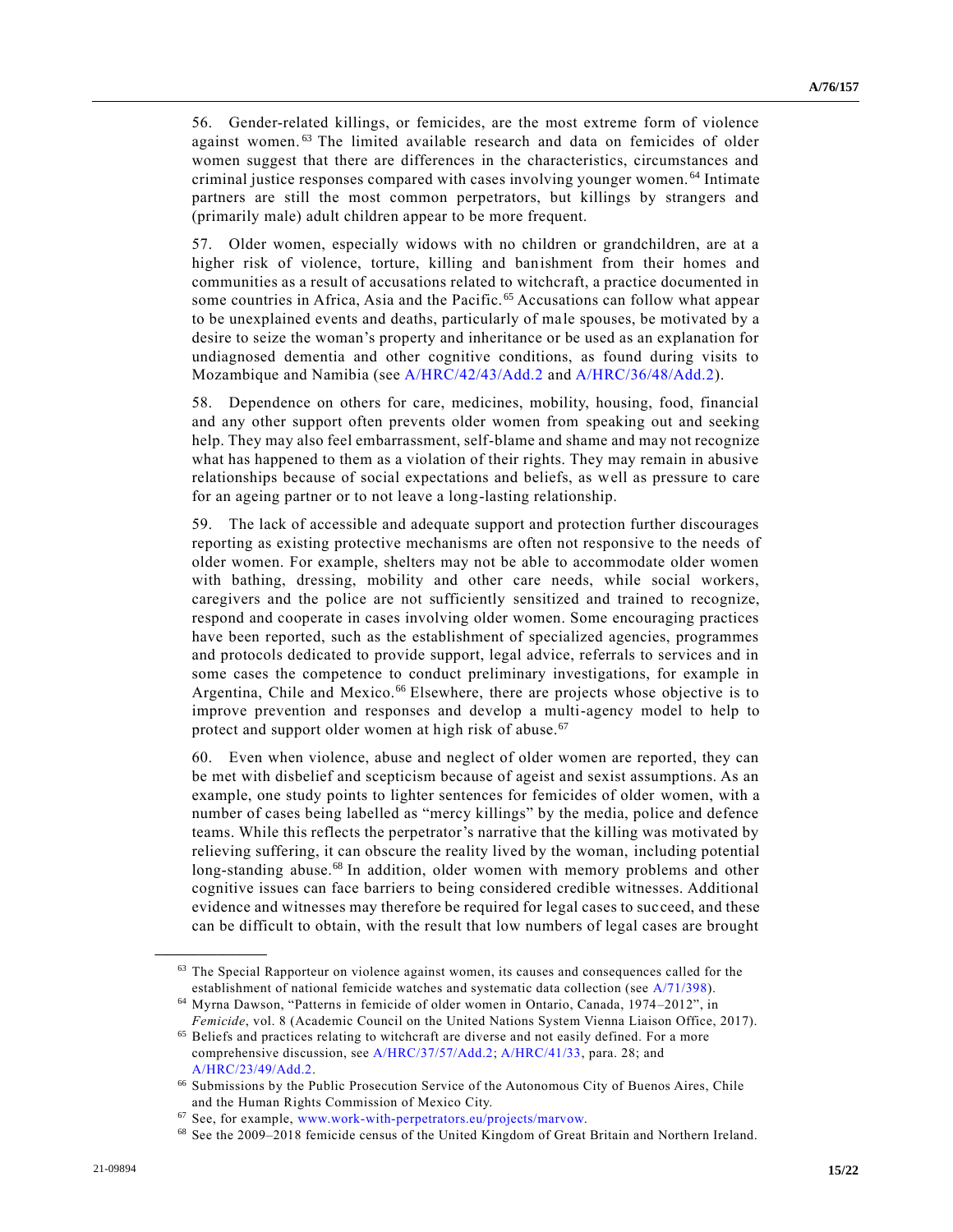and convictions obtained. All these factors create significant challenges for older women in obtaining access to justice in cases of violence and abuse.

#### **G. Conflict and emergency contexts**

61. A report by the previous mandate holder found that older persons are disproportionately affected in emergency situations (see [A/HRC/42/43\)](https://undocs.org/en/A/HRC/42/43). Conflicts, natural disasters, pandemics and other emergencies often cause considerable hardships for women and girls, such as increased sexual and gender-based violence, insecurity, unavailable or inadequate health-care services and additional care, domestic and livelihood responsibilities. For example, in emergencies brought on by climate change impacts, older women might be viewed as a burden and therefore be vulnerable to abuse and neglect (see [A/HRC/47/46,](https://undocs.org/en/A/HRC/47/46) para. 36). The specific risks and impacts for older women are, however, generally invisible. This has also been illustrated throughout the COVID-19 pandemic as data disaggregated by sex and age have mostly been missing, for example in reports on long-term care, as well as in analyses of impacts on older persons.

62. In armed conflicts, older women have been victims of serious human rights violations, such as arbitrary detention, torture, inhuman and degrading treatment, sexual violence and arbitrary killings. <sup>69</sup> Older women, and older women with disabilities in particular, may be unable to flee violence owing to limited mobility and difficulties in undertaking long and unsafe journeys. As a result, older persons, including women, have died when their homes and villages were attacked by State and non-State forces.

63. Owing to deep ties to their homes and lands, older persons are also more likely to stay behind, including in areas outside the control of the State. This can translate into a heightened risk of abuse, violence and deprivation. In some cases, women, including older women, reported being threatened not to undertake livelihood activities outside their homes, which severely restricted their access to food. <sup>70</sup>

64. Humanitarian emergencies, including situations of forced displacement, put a particular strain on older women, many of whom find themselves living alone, with no income, access to food or health care, and responsibilities to care for others. <sup>71</sup> In such contexts, older women have to depend on others to fulfil their basic needs; this also places them at heightened risks of violence, exploitation and abuse. Limited literacy and gendered expectations of their social roles can make it difficult for older women to have access to information, assistance and services, apply for documents and participate in community activities. This is frequently coupled with a degradation of support systems in emergency situations, including health care and pensions, as well as the breakdown of traditional family structures. In Georgia, for example, older women account for the majority of displaced persons and are at particular risk of poverty and marginalization (see [A/HRC/39/50/Add.1,](https://undocs.org/en/A/HRC/39/50/Add.1) para. 46).

<sup>69</sup> Submission by Human Rights Watch.

<sup>70</sup> Amnesty International, *My Heart is in Pain: Older People's Experience of Conflict, Displacement, and Detention in Northeast Nigeria* (London, 2020).

<sup>71</sup> HelpAge International, "If not now, when? Keeping promises to older people affected by humanitarian crises" (London, 2020).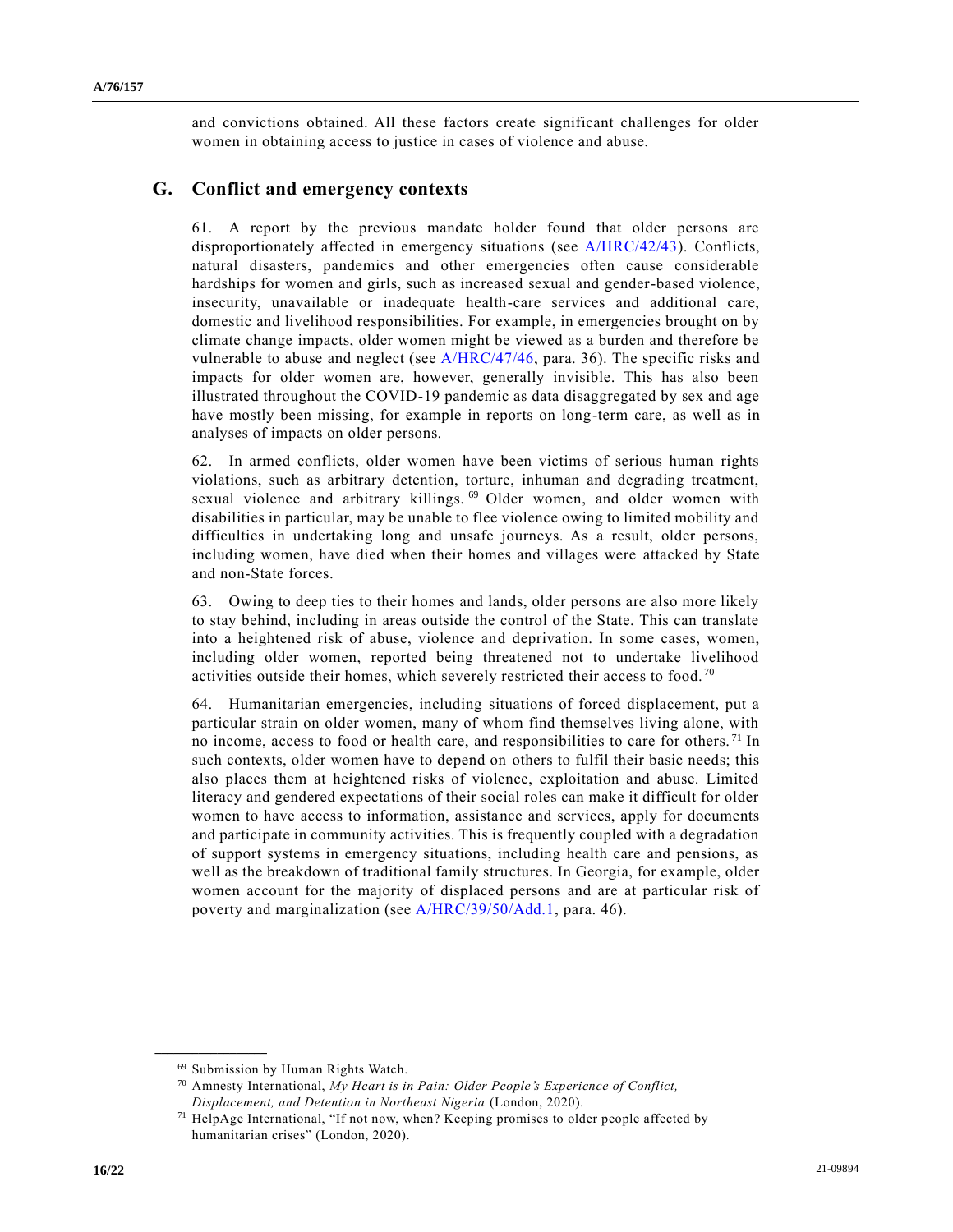### **IV. Promoting and protecting the rights of older women**

#### **A. Legal and policy frameworks**

65. The international human rights framework provides important guarantees and protections for the rights of older women, which are more concretely elaborated compared with those pertaining to older persons in general. While there is no international instrument dedicated to older persons, the Convention on the Elimination of All Forms of Discrimination against Women enshrines rights and protection from discrimination of all women regardless of age. Where discrimination based on sex and gender is aggravated and compounded by other factors, including age, States are required to legally recognize and prohibit such intersecting forms of discrimination.<sup>72</sup> The Convention includes a specific reference to old age in relation to the right to social security (art.  $11 (1) (e)$ ).

66. The Committee on the Elimination of Discrimination against Women is the human rights treaty body that has most consistently addressed issues relating to older persons, with an obvious focus on older women.<sup>73</sup> In its general recommendation No. 27 (2010) on older women and the protection of their human rights, the Committee outlines the multiple and multidimensional inequalities and discrimination in older age, including the fact that these are neither adequately covered in data collection nor sufficiently addressed by States parties. A number of other general recommendations also refer to older age as a factor shaping the experiences of women, for example with respect to gender-based violence, gender-related dimensions of disaster risk reduction in the context of climate change and the rights of rural women.<sup>74</sup>

67. Furthermore, the Committee examines State party practices in relation to the situation of older women through existing reporting mechanisms, for example on gender-based violence, age-disaggregated data or adequate social protection and pensions. That said, the consideration of specific concerns of older women is not systematic, and references to older age are often listed among a number of intersecting factors requiring attention. Of the 23 lists of issues and questions on State party reports or lists of issues and questions prior to reporting adopted by the Committee between January 2020 and March 2021, only 10 contained specific references to older women, mostly combined with other disadvantaged or marginalized groups. Similarly, in concluding observations and recommendations, references focusing only on older women appear to be limited.<sup>75</sup>

68. Attention to older women by other international human rights mechanisms is more restricted. The Committee on Economic, Social and Cultural Rights has mostly considered older persons in general but has also recognized that age can lead to multiple and compounded discrimination in the enjoyment of economic, social and cultural rights by women and reiterated the requirement for equality in retirement ages, pension schemes and marital property and inheritance rights.<sup>76</sup> Nevertheless, the specific needs of and challenges encountered by older women are not widely

<sup>&</sup>lt;sup>72</sup> Committee on the Elimination of Discrimination against Women, general comment No. 28 (2010), para. 18.

<sup>73</sup> OHCHR, "Update to the 2012 analytical outcome study on the normative standards in international human rights law in relation to older persons", working paper (March 2021).

<sup>74</sup> Submission by the Committee on the Elimination of Discrimination against Women.

<sup>&</sup>lt;sup>75</sup> With respect, for example, to gender-based violence and the right to education, training and lifelong learning, see OHCHR, "Update to the 2012 analytical outcome study on the normative standards in international human rights law in relation to older persons", paras. 125 and 176.

<sup>76</sup> Committee on Economic, Social and Cultural Rights, general comment No. 16 (2005), paras. 5, 26 and 27.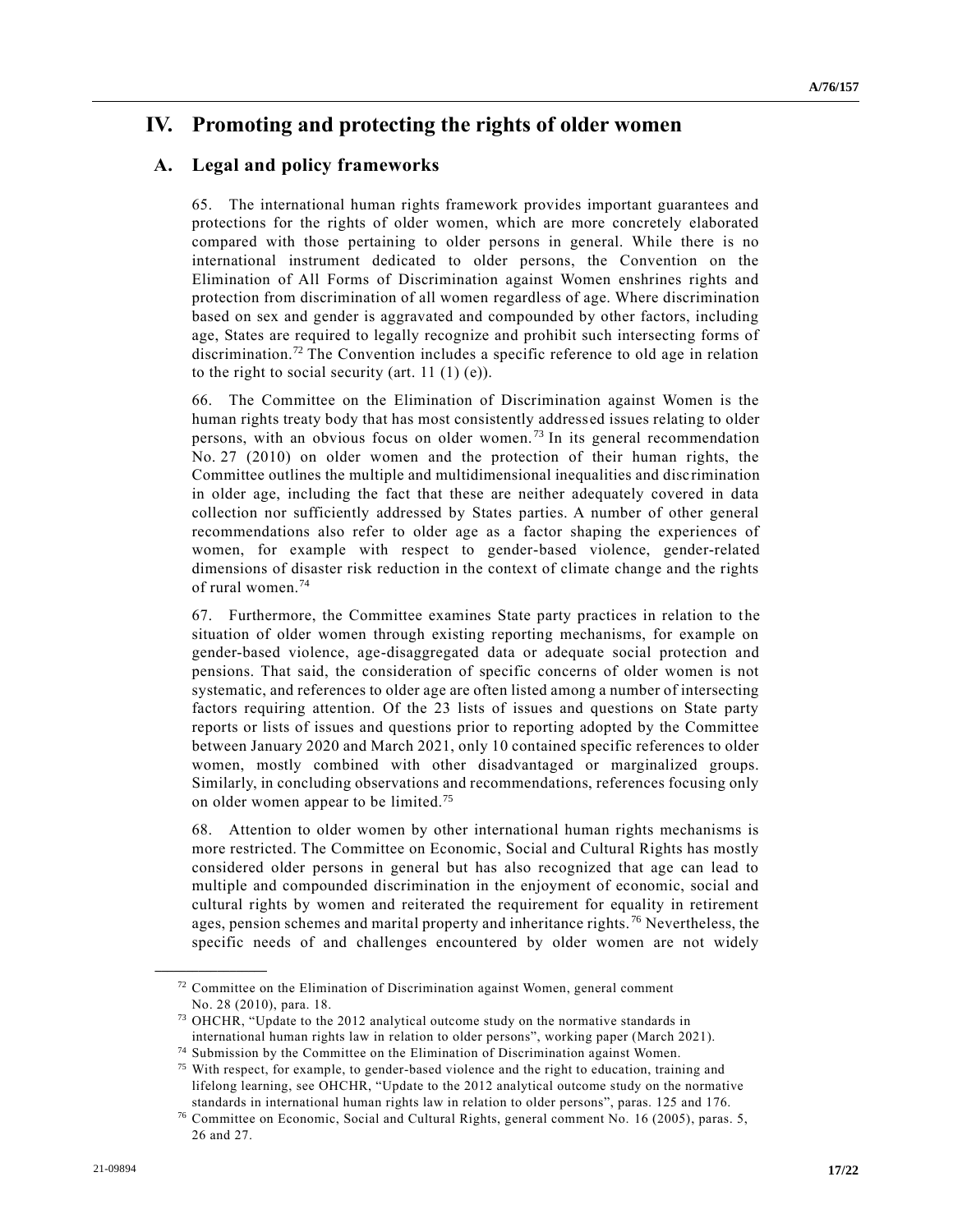considered in some thematic areas, for example in guidance on the right to sexual and reproductive health.<sup>77</sup> The Convention on the Rights of Persons with Disabilities requires States to adopt age- and gender-sensitive measures, which is particularly relevant for older women with disabilities.<sup>78</sup> The Committee against Torture has expressed concerns about the negative impacts of accusations related to witchcraft on older women.<sup>79</sup> In the past decade, only two decisions on individual complaints related to the rights of older women appear to have been adopted (see para. 28 above). In 2019, the Human Rights Council convened a panel discussion on the rights of older women and their economic empowerment (see [A/HRC/44/36\)](https://undocs.org/en/A/HRC/44/36).

69. In practice, therefore, the wide spectrum of experiences and concerns affecting older women is not visible enough in the international human rights system to tackle structural disadvantages and discrimination at the intersection between gender and older age. This has to do with the already busy agendas of existing international human rights treaty bodies, but also with the fragmented and inconsistent coverage of the rights of older persons in the international human rights framework, which does not sufficiently protect the human rights of older persons, including older women.

70. International non-binding policy initiatives are not sufficient to cover these gaps but they direct attention to these concerns and to the challenges faced by older women. The Beijing Declaration and Platform for Action recognizes the impact of age discrimination and contains recommendations for actions in specific areas affecting older women. Nonetheless, older women remain largely invisible in review processes and discussions.<sup>80</sup> The 25-year review and appraisal of the implementation of the Beijing Declaration and Platform for Action mainly referred to older women in relation to social protection, pensions and the sustainability of long-term care systems, while noting the lack of data and information on violence and associated support services (see [E/CN.6/2020/3\)](https://undocs.org/en/E/CN.6/2020/3). The Madrid International Plan of Action on Ageing recognized the need for gender mainstreaming and included a number of recommendations for action focused on women. The most recent completed review cycle, however, identified only a few measures taken by States with specific attention to older women (see [E/CN.5/2017/6\)](https://undocs.org/en/E/CN.5/2017/6).

71. At the regional level, three legal instruments elaborate State obligations on gender equality, and particularly on violence against women. The Protocol to the Afric an Charter on Human and Peoples' Rights on the Rights of Women in Africa enshrines the rights of widows (arts. 20 and 21.1) and special protection of older women (art. 22). Without explicitly referring to older women, the Council of Europe Convention on Preventing and Combating Violence against Women and Domestic Violence covers intergenerational elder abuse and applies to older women, including the responsibility to put in place adequate preventive measures.<sup>81</sup> Under the Inter-American Convention on the Prevention, Punishment, and Eradication of Violence against Women, States parties have obligations to take measures that take into account the heightened vulnerability to violence of certain groups, including older women (art. 9).

72. Regional instruments on the rights of older persons can also reinforce and complement protections of the rights of older women. Gender equity and equality and

 $77$  Committee on Economic, Social and Cultural Rights, general comment No. 22 (2016).

<sup>&</sup>lt;sup>78</sup> The Committee on the Rights of Persons with Disabilities specifically addressed the application of the Convention on the Rights of Persons with Disabilities to women and girls with disabilities in its general comment No. 3 (2016).

<sup>79</sup> OHCHR, "Update to the 2012 analytical outcome study on the normative standards in international human rights law in relation to older persons", para. 81.

<sup>80</sup> OHCHR, "Beijing+20 review: 'Older women must not remain invisible' – UN expert urges all Governments", 12 March 2015.

<sup>81</sup> Council of Europe, Explanatory Report to the Council of Europe Convention on preventing and combating violence against women and domestic violence (2011), paras. 42 and 87.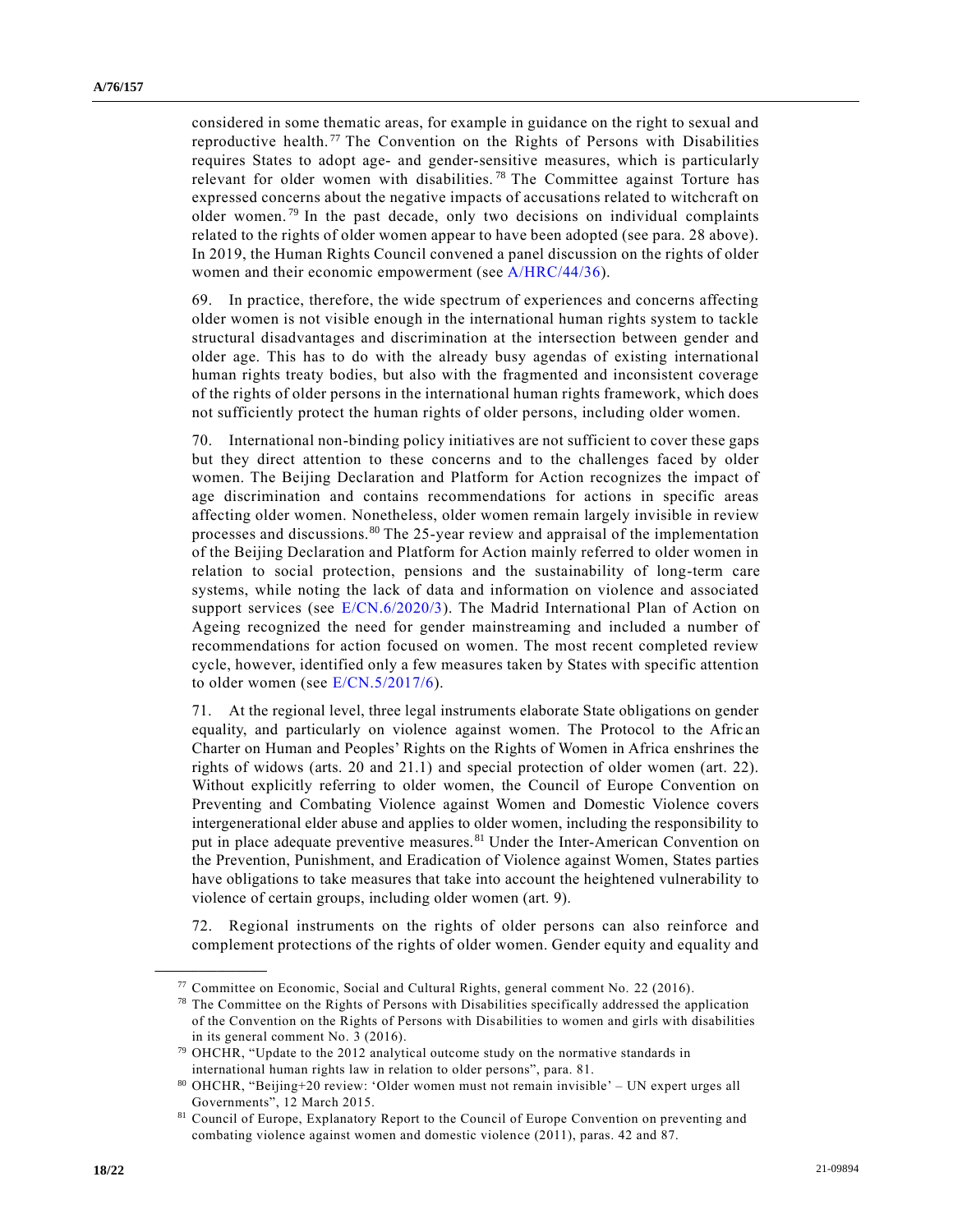the life-course approach are among the general principles framing the Inter-American Convention on Protecting the Human Rights of Older Persons, and a gender perspective should specifically be taken into account with respect to the elimination of violence, long-term care, eradication of illiteracy and the right to property. The Protocol to the African Charter on Human and Peoples' Rights on the Rights of Older Persons in Africa, yet to enter into force, contains specific provisions on the protection of older women (art. 9) as well as obligations to eliminate harmful practices, including witchcraft accusations (art. 8).

73. At the national level, States have the responsibility to take measures to protect and fulfil the human rights of older women in compliance with international and regional standards. A number of positive examples of national action are mentioned throughout the report.

#### **B. Participation, contribution and agency of older women**

74. Older women themselves are the best advocates for their needs, concerns and rights. It is vital to respect, protect and fulfil older women's participation rights in line with international human rights law and to create meaningful opportunities for their inclusion in all relevant policy dialogues. This comprises steps to ensure access to information on legislation, policies and services.

75. Making the perspectives of older women visible and recognizing their essential contribution to society also helps to combat harmful and prejudicial gender stereotyping as required under international human rights law. Older women in leadership positions in politics, business, culture, civil society, academia and other sectors offer powerful examples to challenge persisting and patronising perceptions of passivity and dependence in later age coupled with assumptions about the traditional family-based caring roles of grandmothers. On the contrary, some women view older age as an opportunity for activism and volunteering. Activist organizations such as Raging Grannies and Knitting Nannas have aptly subverted stereotypes around old age to draw attention to social justice issues and the protection of the environment, respectively.

76. National human rights institutions, civil society, professional associations, academia and other stakeholders also play a significant role in advancing the rights of older women on a number of fronts. Examples shared with the Independent Expert include a wide range of activities such as improving the lives of older lesbian, gay, bisexual, transgender and intersex persons, promoting greater geriatric education for medical trainees to better communicate with and care for older women, $82$  examining and promoting financial security among older women in East and South-East Asia or undertaking research and raising awareness about treatment and coping with symptoms of menopause at work.<sup>83</sup>

77. Many submissions shared with the Independent Expert emphasize the intergenerational role of older women as well as their extraordinary resilience in supporting and caring for others while dealing with economic adversity and inadequate social protection. In sub-Saharan Africa, for example, older women have been instrumental in responding to the HIV/AIDS crisis by providing financial, physical and emotional support to orphaned grandchildren and sick family members. Transregional initiatives, such as the Grandmothers to Grandmothers Campaign, proved to be powerful tools of support, advocacy and change in this context.<sup>84</sup>

<sup>82</sup> Submission by International Longevity Centre Canada.

<sup>83</sup> Submission by the International Longevity Centre Global Alliance Committee on Gender and Ageing.

<sup>84</sup> Submission by the Stephen Lewis Foundation.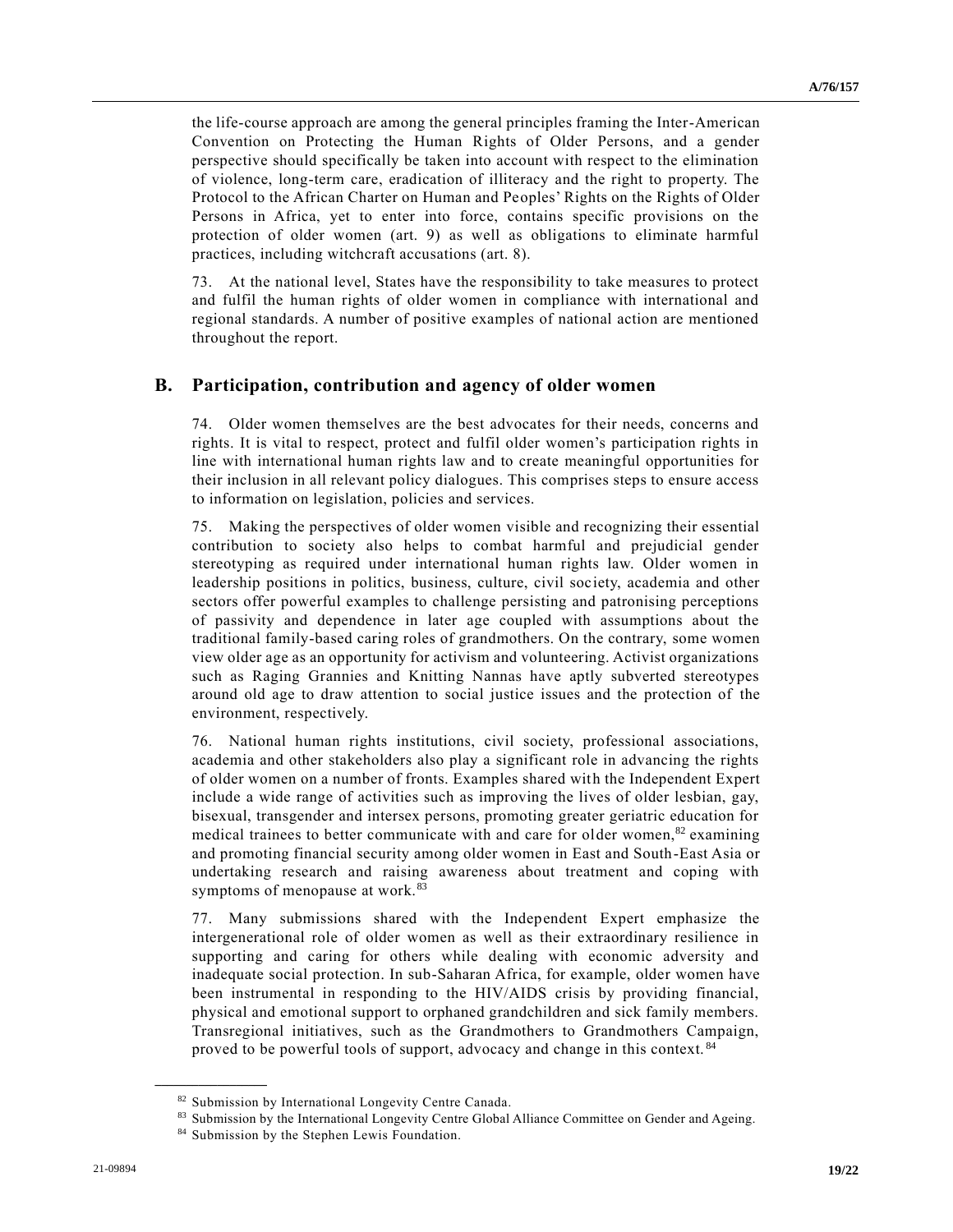78. In emergency settings, older women often provide intergenerational support and caregiving while also contributing to household income. Moreover, they play important roles in peacebuilding and conflict resolution as carriers of pre-conflict narratives and experiences of shared living, countering extremist nationalist tendencies, preventing radicalization and acting as repositories of knowledge about community dynamics.<sup>85</sup>

### **V. Conclusions and recommendations**

79. **The feminization of ageing has important implications for gender equality as well as for the rights of older persons. Not only do women constitute the majority of older persons but the proportion of older women in the global female population will also increase. The vital contributions, experiences and concerns of older women, however, remain largely invisible and disregarded.**

80. **The intersection between discrimination based on age and gender produces unique forms of inequality, including negative stereotypes that combine ageism and sexism. Too often, older women are expected to provide unpaid care work to others, before being perceived as unproductive and a burden when requiring care themselves. The policy neglect of long-term care services that promote autonomy and independence thereby becomes a gender issue that requires urgent attention.**

81. **Disadvantages accumulated over the life course result in women reaching older age with lower levels of education and learning opportunities, fewer savings, assets and property, and lower or no pensions. This significantly impedes their enjoyment of rights such as the rights to an adequate standard of living, social protection and the highest attainable standard of health, especially as women are likely to live longer than men while lacking the necessary resources and support to meet their evolving needs. Instead, many older women have to rely on others for basic needs, resulting in limited independence and autonomy as well as heightened exposure to the risk of violence, abuse and neglect. Eliminating gender inequality and discrimination at all stages of the life course, from childhood to later life, is essential for current and future generations of older women to live in dignity and be able to enjoy their human rights.**

82. **The COVID-19 pandemic has exacerbated existing inequalities, with particularly negative impacts on social exclusion, loneliness and widespread mental health issues among older women. Certain factors have a further aggravating impact, such as marital status, living in rural and remote areas, living with a disability, poverty, sexual orientation and gender identity, migrant status or being of African descent.**

83. **The international human rights and policy frameworks provide important guarantees and tools for the promotion and protection of women's rights. Nonetheless, specific concerns and challenges faced by older women are not made sufficiently visible in current reporting and monitoring mechanisms. Certain issues of particular importance to older women, such as long-term care and support, palliative care, independence and autonomy, legal capacity, specific forms of violence and abuse, access to education and lifelong learning or negative gender stereotyping in older age, are largely overlooked. The Independent Expert reiterates that this may be explained by the lack of a comprehensive and** 

<sup>85</sup> Bela Kapur, "Older women in emergency crises: vulnerabilities, capacities and opportunities", paper presented at the expert group meeting on older persons in emergency crises, New York, 15–17 May 2019.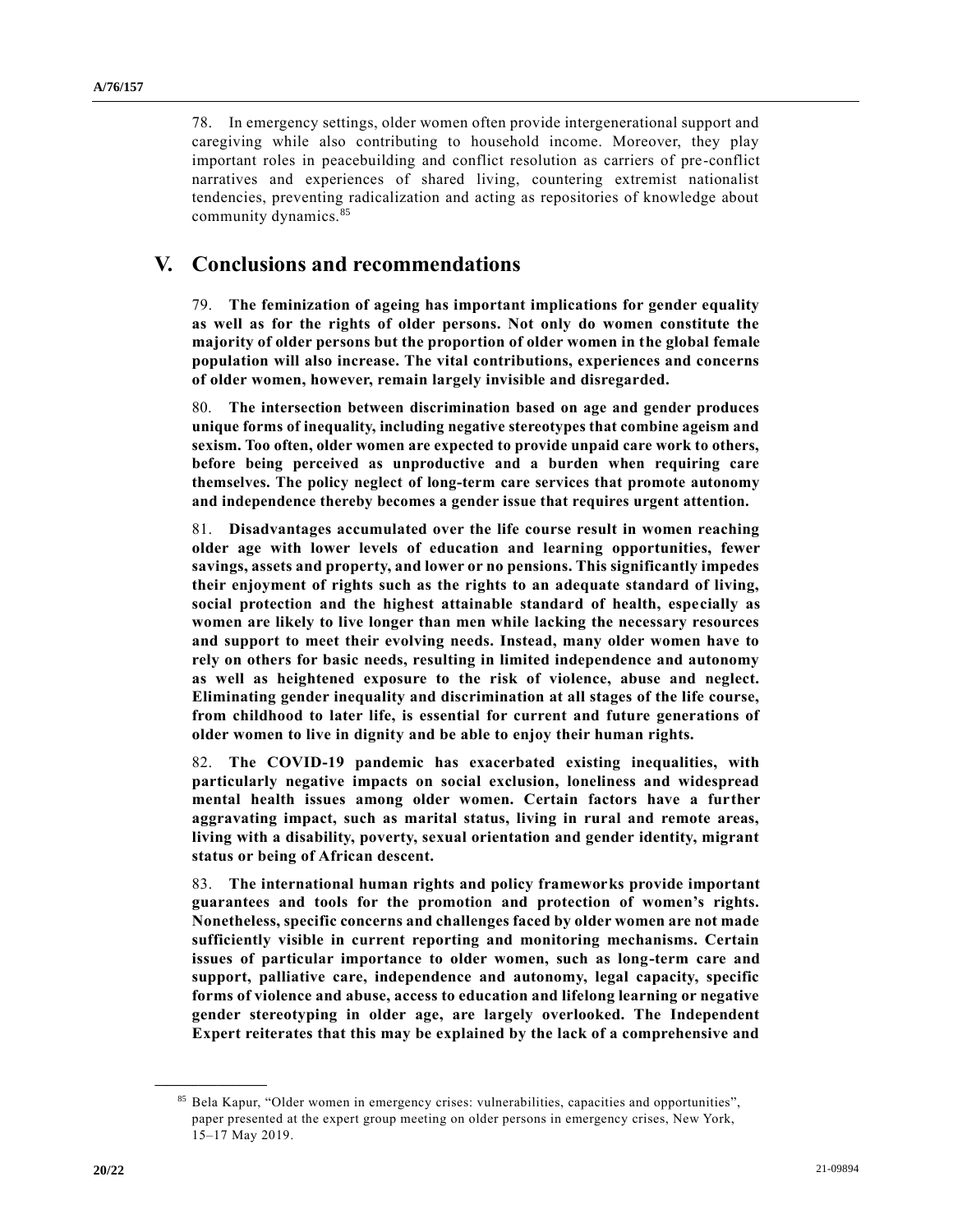**integrated international legal instrument to promote and protect the rights and dignity of older persons.**

84. **The Independent Expert recommends that States:**

(a) **Fulfil their obligations to eliminate discrimination against women and to respect, protect and fulfil their human rights throughout the life course, taking an intersectoral approach to effectively address multiple and aggravated forms of discrimination. To this end, national policies and strategies on gender equality and domestic violence should mainstream an ageing perspective and be updated and implemented in line with general recommendation No. 27 (2010) of the Committee on the Elimination of Discrimination against Women;**

(b) **Mainstream a gender perspective into all legislation, policies and action plans related to ageing and older persons, including specific measures and indicators to address the differentiated challenges and needs of older women;**

(c) **Ensure the systematic, meaningful and effective participation of older women in policy dialogues as well as in political, civil, economic, social and cultural life;**

(d) **Develop and implement measures to combat gendered ageism and stereotypes, including by recognizing and increasing awareness about the varied and active roles and contributions of older women, for example through dedicated campaigns, support for organizations of older women and intergenerational initiatives;**

(e) **Systematically collect and disaggregate data by age, gender and other sociodemographic variables to capture the lived realities of older women and to inform evidence-based policies and measures across thematic areas; and review data collection methodologies to ensure that no one is excluded from surveys, such as those on violence against women or specific categories of women, including residents in care homes, older migrant women and older women with disabilities. Age cohorts for data collection need to be granular enough to reflect the difference in experiences at different stages of later life;**

(f) **Adopt measures to mitigate gendered education and skills gaps in later life, with a specific focus on digital skills, accessibility and affordability. Information about legal rights, entitlements and services must be made available in accessible and appropriate formats so that all older women can claim their rights and make free and informed decisions about their lives;**

(g) **Design targeted programmes to empower and train older women and build and update skills that enable them to gain access to the labour market, including secure and well-paid jobs. The work of older women providing unpaid care should be recognized through access to social and economic benefits and support such as childcare benefits, counselling and respite care;**

(h) **Undertake gender-responsive pension reforms, notably by enacting noncontributory and universal schemes, repealing discriminatory provisions and practices, introducing adequate contribution credits to compensate for periods of unpaid care work and regularly adjusting benefit levels. Entitlements under non-contributory pensions need to be set high enough to keep older women out of poverty and ensure an adequate standard of living, including in terms of housing;**

(i) **Remove discriminatory property and inheritance laws and customary practices that disadvantage older women and adopt robust preventive and protection measures, for example in relation to land grabbing;**